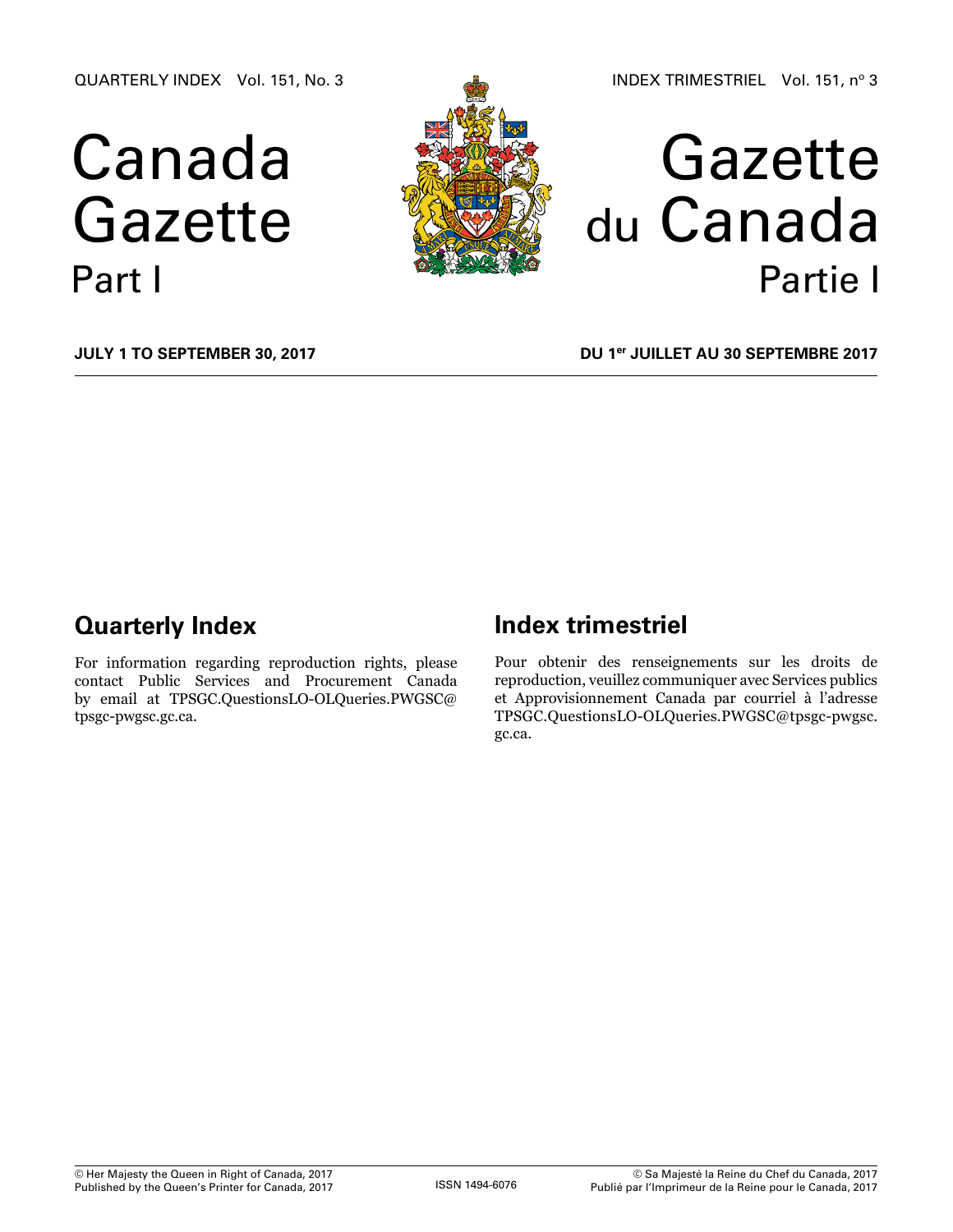### **table oF CoNteNts**

Vol. 151, No. 3

### **[Commissions](#page-2-0)**

| Canada-Nova Scotia Offshore Petroleum |  |
|---------------------------------------|--|
|                                       |  |
|                                       |  |
|                                       |  |
| Canadian Radio-television and         |  |
|                                       |  |
|                                       |  |
|                                       |  |
|                                       |  |
|                                       |  |
|                                       |  |

|--|--|

### **[Government notices](#page-3-0)**

|                                                                         | 2<br>$\overline{c}$ |
|-------------------------------------------------------------------------|---------------------|
|                                                                         | $\overline{2}$      |
|                                                                         | 3                   |
| Environment and Climate Change Canada                                   | 3                   |
| Foreign Affairs, Trade and Development                                  | 3                   |
|                                                                         | 3                   |
|                                                                         | 4                   |
| Immigration, Refugees and Citizenship                                   |                     |
|                                                                         | 4                   |
|                                                                         | 4                   |
| Innovation, Science and Economic                                        |                     |
|                                                                         | 4                   |
|                                                                         | 4                   |
| Public Safety and Emergency                                             |                     |
|                                                                         | 4                   |
| Superintendent of Financial Institutions                                | 4                   |
|                                                                         | 4<br>4              |
|                                                                         | 4                   |
|                                                                         |                     |
| Miscellaneous notices <b>Mission Contract Contract Contract Control</b> | 5                   |
|                                                                         | 5                   |
|                                                                         | 5                   |
|                                                                         | 5                   |
|                                                                         | 6                   |

### **table Des matIÈres**

Vol. 151,  $n^{\circ}$  3

### **[Commissions](#page-12-0)**

| Agence canadienne d'inspection des aliments  11 |  |
|-------------------------------------------------|--|
| Agence des services frontaliers du Canada  11   |  |
|                                                 |  |
| Commission de la fonction publique 11           |  |
| Commission mixte internationale 12              |  |
| Conseil de la radiodiffusion et des             |  |
| télécommunications canadiennes 12               |  |
| Office Canada - Nouvelle-Écosse des             |  |
| hydrocarbures extracôtiers 12                   |  |
|                                                 |  |
|                                                 |  |
| Tribunal canadien du commerce extérieur 12      |  |
|                                                 |  |

|  |  | Résidence du gouverneur général  14 |  |
|--|--|-------------------------------------|--|
|--|--|-------------------------------------|--|

### **[avis du gouvernement](#page-9-0)**

| Affaires étrangères, Commerce et<br>Environnement et Changement climatique<br>Immigration, Réfugiés et Citoyenneté Canada 10<br>Innovation, Sciences et Développement<br>Secrétariat du Conseil du Trésor  11<br>Sécurité publique et Protection civile 11 | 8<br>8<br>8<br>9<br>9<br>9<br>9<br>9<br>10 |
|------------------------------------------------------------------------------------------------------------------------------------------------------------------------------------------------------------------------------------------------------------|--------------------------------------------|
| Surintendant des institutions financières  11                                                                                                                                                                                                              |                                            |
|                                                                                                                                                                                                                                                            |                                            |
|                                                                                                                                                                                                                                                            |                                            |
|                                                                                                                                                                                                                                                            |                                            |
|                                                                                                                                                                                                                                                            |                                            |
|                                                                                                                                                                                                                                                            |                                            |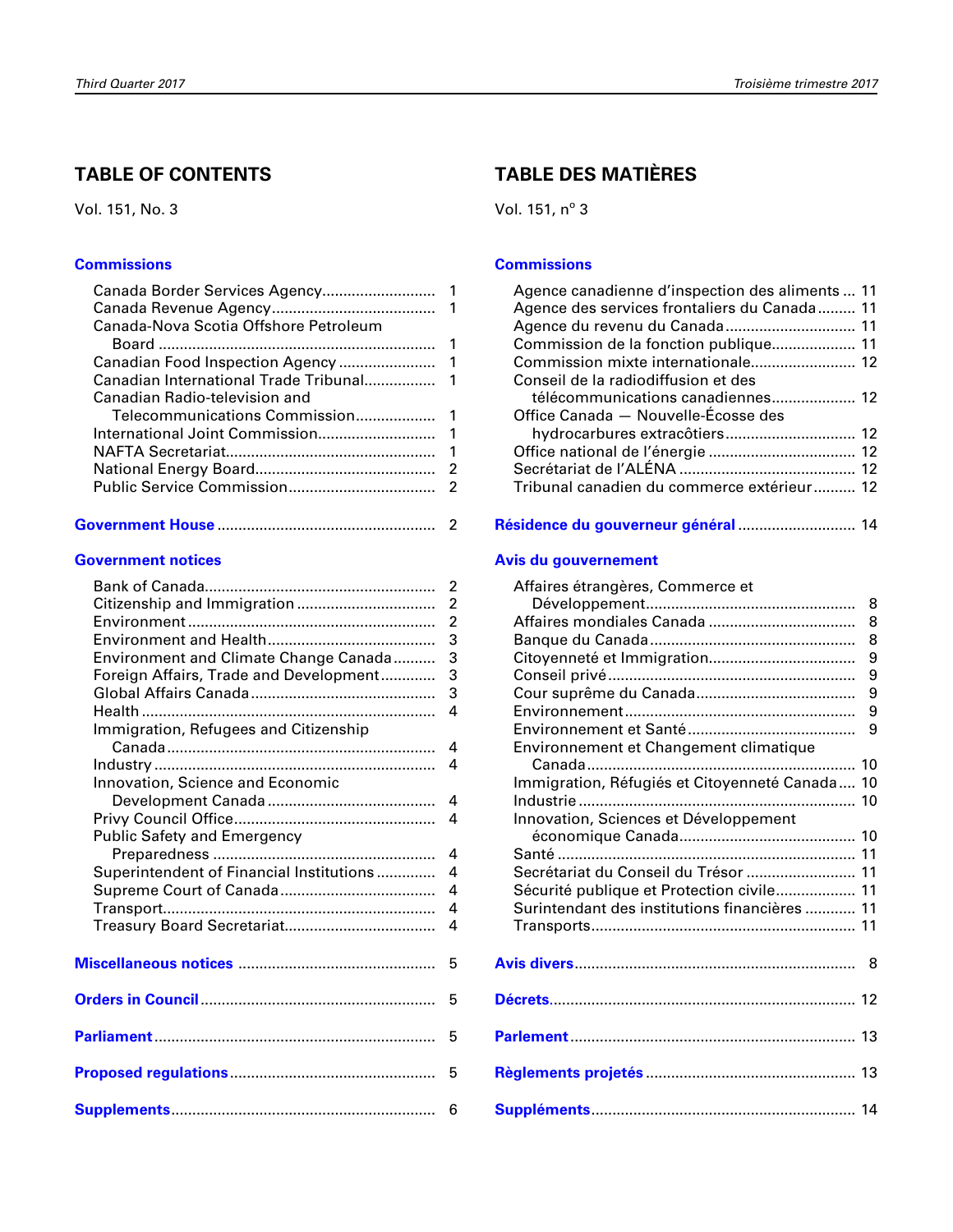### **INDEX**

<span id="page-2-0"></span>This Quarterly Index of the *Canada Gazette* covers issues 26 to 39. For reference purposes, the date and page numbers of these issues are set out below.

|     | Volume Number Date |                  | Pages        |
|-----|--------------------|------------------|--------------|
| 151 | 26                 | July 1           | 2822 to 3046 |
| 151 | 27                 | July 8           | 3047 to 3076 |
| 151 | 28                 | July 15          | 3077 to 3369 |
| 151 | 29                 | July 22          | 3370 to 3421 |
| 151 | 30                 | July 29          | 3422 to 3465 |
| 151 | 31                 | August 5         | 3466 to 3492 |
| 151 | 32                 | <b>August 12</b> | 3493 to 3521 |
| 151 | 33                 | <b>August 19</b> | 3522 to 3558 |
| 151 | 34                 | <b>August 26</b> | 3559 to 3595 |
| 151 | 35                 | September 2      | 3596 to 3631 |
| 151 | 36                 | September 9      | 3632 to 3681 |
| 151 | 37                 | September 16     | 3682 to 3704 |
| 151 | 38                 | September 23     | 3705 to 3738 |
| 151 | 39                 | September 30     | 3739 to 3816 |

### **COMMISSIONS**

### **Canada Border Services Agency**

| Special Import Measures Act                                                                                                        |              |
|------------------------------------------------------------------------------------------------------------------------------------|--------------|
| Certain carbon and alloy steel line pipe -                                                                                         |              |
| Certain polyethylene terephthalate resin -                                                                                         | 3690         |
|                                                                                                                                    | 3582         |
| Certain silicon metal - Decisions                                                                                                  | 3086         |
| <b>Canada Revenue Agency</b><br>Income Tax Act                                                                                     |              |
| Revocation of registration of                                                                                                      |              |
|                                                                                                                                    |              |
| 3412, 3435, 3509, 3654, 3732, 3768                                                                                                 |              |
| Revocation of registration of charities                                                                                            |              |
|                                                                                                                                    | 3653         |
| Canada-Nova Scotia Offshore Petroleum Board<br>Canada-Nova Scotia Offshore Petroleum<br><b>Resources Accord Implementation Act</b> | 3472         |
| <b>Canadian Food Inspection Agency</b><br><b>Canadian Food Inspection Agency Act</b><br>Notice Amending the Canadian Food          | 3509         |
| Inspection Agency Fees Notice                                                                                                      |              |
| <b>Canadian International Trade Tribunal</b><br>Amendment of order                                                                 |              |
| Certain carbon steel fasteners                                                                                                     | 3412         |
| Appeals                                                                                                                            |              |
|                                                                                                                                    | 3070         |
|                                                                                                                                    | 3413         |
|                                                                                                                                    | 3438<br>3513 |
|                                                                                                                                    | 3655         |
|                                                                                                                                    | 3691         |
|                                                                                                                                    | 3732         |
|                                                                                                                                    |              |

| Commencement of inquiry                                  |      |
|----------------------------------------------------------|------|
| Carbon and alloy steel line pipe                         | 3692 |
|                                                          | 3087 |
| Commencement of preliminary injury inquiry               |      |
| Polyethylene terephthalate resin                         | 3606 |
| Determinations                                           |      |
| Carbon and alloy steel line pipe                         | 3548 |
| Communication, detection and fibre optics                | 3733 |
| General purpose automatic data processing                |      |
| equipment (including firmware), software,                |      |
| supplies and support equipment                           | 3438 |
|                                                          | 3479 |
| Professional, administrative and                         |      |
| management support services 2859, 3480                   |      |
| Expiry of finding                                        |      |
| Carbon steel welded pipe                                 | 3480 |
|                                                          | 3089 |
| Expiry of order                                          |      |
| Hot-rolled carbon steel plate                            | 3656 |
| Expiry review of finding                                 |      |
|                                                          | 3658 |
| Expiry review of order                                   |      |
| Liquid dielectric transformers                           | 3482 |
| Inquiries                                                |      |
|                                                          | 3484 |
| Architect and engineering services - related             |      |
|                                                          | 3439 |
|                                                          | 3607 |
| Review                                                   |      |
|                                                          | 3485 |
|                                                          |      |
| <b>Canadian Radio-television and</b>                     |      |
| <b>Telecommunications Commission</b>                     |      |
| Administrative decisions 3092, 3414, 3515,<br>3549, 3695 |      |
|                                                          |      |
| 3414, 3441, 3487, 3515, 3584, 3609, 3660, 3695, 3735,    |      |
| 3772                                                     |      |
| Notice to interested parties 2859, 3071, 3091,           |      |
| 3413, 3440, 3486, 3514, 3548, 3583, 3608, 3660, 3694,    |      |
| 3734, 3771                                               |      |
| Notices of consultation  2860, 3092, 3550,               |      |
| 3584, 3695                                               |      |
| Part 1 applications  3072, 3092, 3414,                   |      |
| 3441, 3487, 3515, 3549, 3609, 3694, 3734, 3771           |      |
|                                                          | 3550 |
|                                                          |      |
| <b>International Joint Commission</b>                    |      |
| Boundary Waters Treaty of 1909                           |      |
| Public hearings on review of emergency                   |      |
| levels for Rainy and Namakan lakes 3550                  |      |
| <b>NAFTA Secretariat</b>                                 |      |
| Completion of panel review                               |      |
| Certain gypsum board originating in or                   |      |
|                                                          |      |
| exported from the United States of                       |      |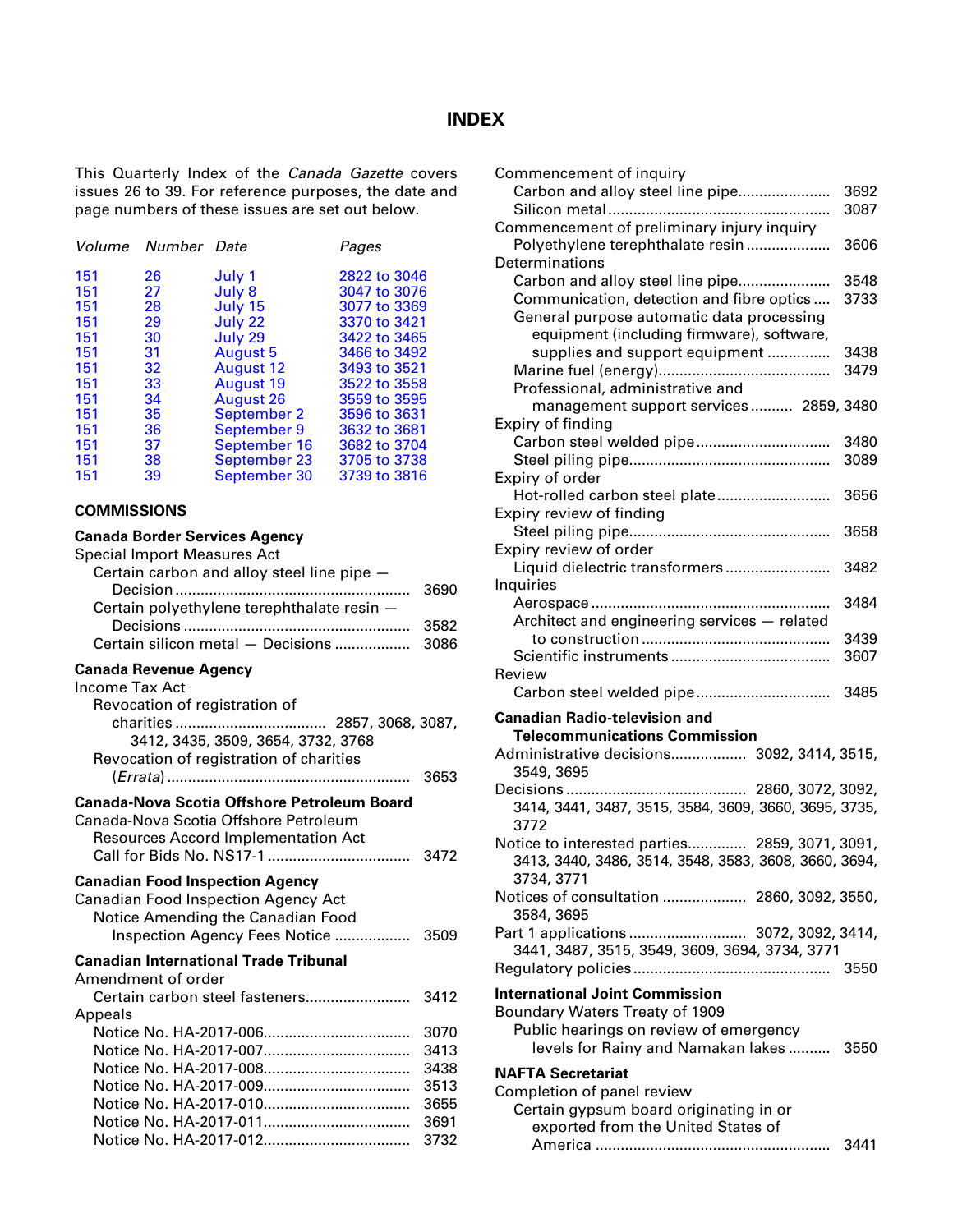### <span id="page-3-0"></span>**National Energy Board**

| 3415 |
|------|
| 3515 |
|      |

## **Public Service Commission**

| <b>Public Service Employment Act</b>      |      |
|-------------------------------------------|------|
| Permission granted (Anderson, Morgan)     | 3610 |
| Permission granted (Arsenault, Luc)       | 3696 |
| Permission granted (Bélanger, Clément     |      |
|                                           | 3696 |
| Permission granted (Bélanger, Nadia)      | 3584 |
| Permission granted (Bérubé, Renée)        | 3552 |
| Permission granted (Brake, Mitch)         | 3661 |
| Permission granted (Bugden, Robert)       | 3735 |
| Permission granted (Burke, Lydia Gerarda) | 3585 |
| Permission granted (Carroll, Marlene)     | 3585 |
| Permission granted (Corbin, Stéphane)     | 3416 |
| Permission granted (Cousineau, Linda)     | 3517 |
| Permission granted (Delage, Benoit)       | 3517 |
| Permission granted (Ellsworth, Wilfred    |      |
|                                           | 3073 |
| Permission granted (Farrell, Neil)        | 3610 |
| Permission granted (Fréchette, François)  | 3772 |
| Permission granted (Fry, Isabelle Lynn)   | 3586 |
| Permission granted (Gagnon, Teresa        |      |
|                                           | 3736 |
| Permission granted (Joubarne, Simon)      | 3773 |
| Permission granted (Lachance, Claude)     | 3697 |
| Permission granted (Laham, Jeff)          | 3697 |
| Permission granted (Ledwell, Andrew       |      |
|                                           | 3518 |
| Permission granted (Lévesque, Martial)    | 3773 |
| Permission granted (Louis-Seize, Marc)    | 3093 |
| Permission granted (Lovatt-Smith,         |      |
|                                           | 3586 |
| Permission granted (Martin, Gary Peter)   | 3587 |
| Permission granted (Maurice, Caroline)    | 3093 |
| Permission granted (McDonald, Glen        |      |
|                                           | 3587 |
| Permission granted (Monette, Charles)     | 3443 |
| Permission granted (Mudie, Pierre)        | 3488 |
| Permission granted (Nadeau, Pierre)       | 3698 |
| Permission granted (Panneton, Carole)     | 3588 |
| Permission granted (Perreault, Guylaine)  | 3417 |
| Permission granted (Pilgrim, Mark)        | 3698 |
| Permission granted (Prescott, Martin)     | 3774 |
| Permission granted (Rousseau, Adam)       | 3774 |
| Permission granted (Roussel, Karine)      | 3775 |
| Permission granted (Shears, Rodney        |      |
|                                           | 3699 |
| Permission granted (Tanguay, Natacha)     | 3588 |
| Permission granted (Wiens, Deborah        |      |
|                                           | 3589 |
| Permission granted (Young, Kevin)         | 3662 |
|                                           |      |

### **GOVERNMENT HOUSE**

| Awards to Canadians ( <i>Errata</i> )  3423, 3560 |  |
|---------------------------------------------------|--|
|                                                   |  |
|                                                   |  |
|                                                   |  |
| Order of Merit of the Police Forces (The) 2825    |  |

### **GOVERNMENT NOTICES**

### **Bank of Canada**

| <b>Statements</b>                            |      |
|----------------------------------------------|------|
| Statement of financial position as at        |      |
|                                              | 2853 |
|                                              | 3432 |
|                                              | 3579 |
|                                              | 3765 |
| <b>Citizenship and Immigration, Dept. of</b> |      |
| Immigration and Refugee Protection Act       |      |
| Ministerial Instructions Respecting the      |      |
| Start-up Business Class, 2017                | 3523 |
| Ministerial Instructions Respecting the      |      |
| Start-up Business Class, 2017 (Erratum)      | 3683 |
| <b>Environment, Dept. of the</b>             |      |
| Canadian Environmental Protection Act, 1999  |      |
| Ministerial Condition No. 15893              | 3597 |
| Ministerial Condition No. 19027              | 2831 |
| Ministerial Condition No. 19067              | 3425 |
| Ministerial Condition No. 19330              | 3742 |
| Notice with respect to certain               |      |
|                                              | 3706 |
| Notice with respect to the availability of   |      |
| environmental occurrences notification       |      |
|                                              | 3494 |
| Notice with respect to the Code of Practice  |      |
| for the Management of $PM_{2.5}$ Emissions   |      |
| in the Potash Sector in Canada               | 3633 |
| Order 2017-66-05-02 Amending the             |      |
| Non-domestic Substances List                 | 2834 |
| Order 2017-87-06-02 Amending the             |      |
| Non-Domestic Substances List                 | 3494 |
| Waiver of information requirements for       |      |
| living organisms (subsection 106(9) of       |      |
| the Canadian Environmental Protection        |      |
|                                              | 3745 |
| Waiver of information requirements for       |      |
| substances (subsection 81(9) of the          |      |
| <b>Canadian Environmental Protection</b>     |      |
|                                              | 3747 |
| <b>Fisheries Act</b>                         |      |
| Notice with respect to the Administrative    |      |
| Agreement between the Government of          |      |
| New Brunswick and the Government of          |      |
| Canada Regarding the Administration          |      |
| of the Wastewater Systems Effluent           |      |
| Regulations in New Brunswick                 | 2836 |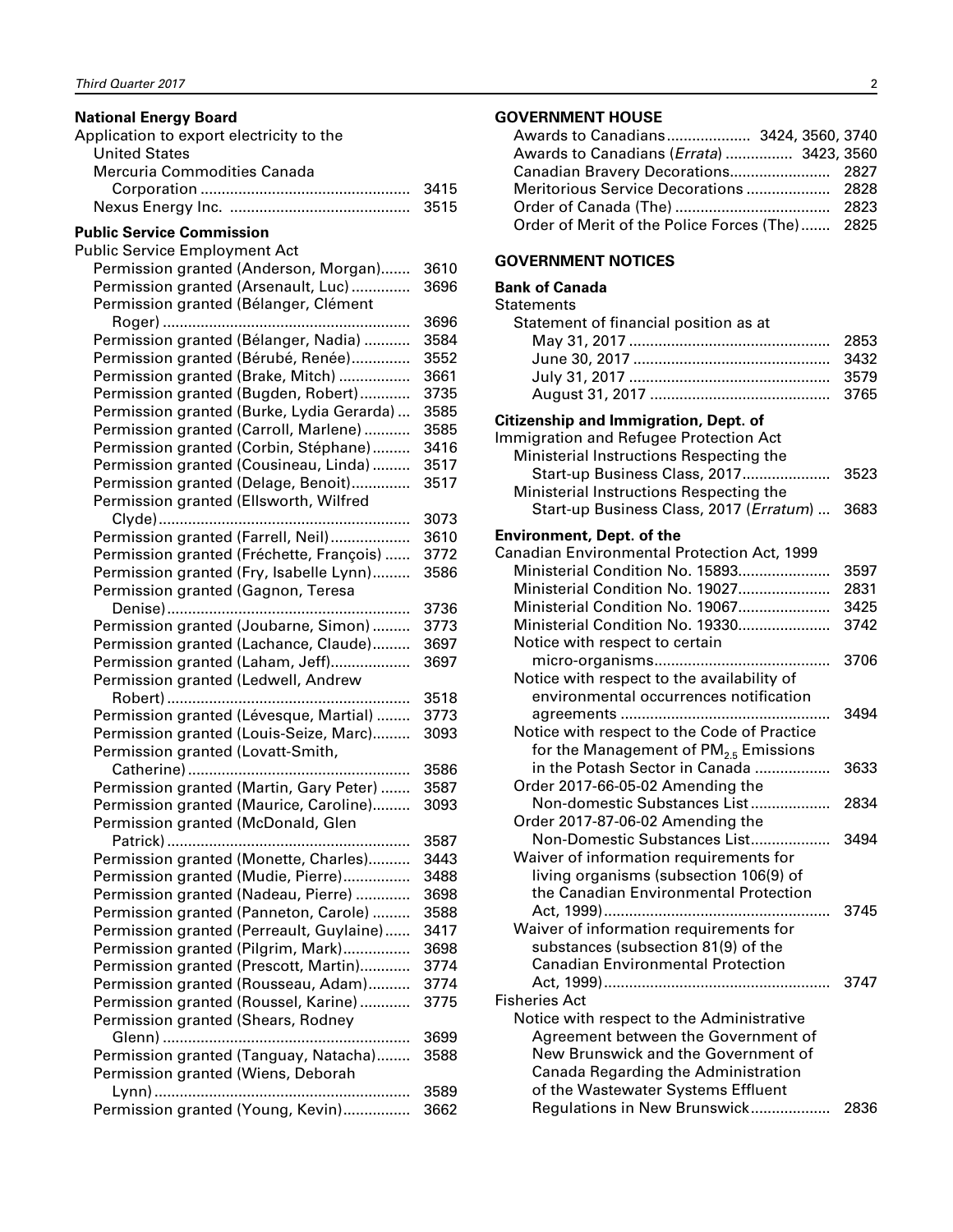| Migratory Birds Convention Act, 1994<br>Notice with respect to temporary possession                                                                                                                                                                                                                                                                                                                                                                                                                                                                                                                                                                                                                            | 3561 |
|----------------------------------------------------------------------------------------------------------------------------------------------------------------------------------------------------------------------------------------------------------------------------------------------------------------------------------------------------------------------------------------------------------------------------------------------------------------------------------------------------------------------------------------------------------------------------------------------------------------------------------------------------------------------------------------------------------------|------|
| <b>Environment, Dept. of the, and Dept. of Health</b><br>Canadian Environmental Protection Act, 1999<br>Publication after screening assessment of<br>chlorhexidine and its salts, including<br>those specified on the Domestic<br>Substances List (paragraphs 68(b) and                                                                                                                                                                                                                                                                                                                                                                                                                                        |      |
| 68(c) or subsection 77(1) of the Canadian<br>Environmental Protection Act, 1999)<br>Publication after screening assessment of<br>four thiols specified on the Domestic<br>Substances List [paragraphs 68(b) and<br>68(c) or subsection 77(1) of the Canadian                                                                                                                                                                                                                                                                                                                                                                                                                                                   | 3534 |
| Environmental Protection Act, 1999]<br>Publication after screening assessment of<br>six substances in the Acrylates and<br>Methacrylates Group specified on the<br><b>Domestic Substances List</b><br>(subsection 77(1) of the Canadian                                                                                                                                                                                                                                                                                                                                                                                                                                                                        | 3371 |
| Environmental Protection Act, 1999)<br>Publication after screening assessment of<br>three substances $-$ hydrogen sulfide (H <sub>2</sub> S),<br>CAS RN 7783-06-4; sodium sulfide [Na(SH)]<br>(sodium bisulfide), CAS RN 16721-80-5;<br>and sodium sulfide ( $Na2S$ ),<br>CAS RN 1313-82-2 $-$ specified on the<br>Domestic Substances List (subsection 77(1)<br>of the Canadian Environmental Protection                                                                                                                                                                                                                                                                                                      | 3715 |
| .<br>Publication after screening assessment of<br>two arenes - benzene, (1-methylethyl)<br>(cumene), CAS RN 98-82-8, and<br>benz[a]anthracene, 7,12-dimethyl-<br>(DMBA), CAS RN 57-97-6 - specified on<br>the Domestic Substances List                                                                                                                                                                                                                                                                                                                                                                                                                                                                         | 3634 |
| (subsection 77(1) of the Canadian<br>Environmental Protection Act, 1999)<br>Publication after screening assessment of<br>two stilbenes - benzenesulfonic acid,<br>2,2'-(1,2- ethenediyl)bis[5-[[4-[bis(2-<br>hydroxyethyl)amino]-6-(phenylamino)-<br>1,3,5-triazin-2-yl]amino]-, disodium salt<br>(C.I. Fluorescent Brightener 28, disodium<br>salt), CAS RN 4193-55-9, and<br>benzenesulfonic acid, 2,2'-(1,2-ethenediyl)<br>bis[5-[[4-(4-morpholinyl)-6-<br>(phenylamino)-1,3,5-triazin-2-yl]amino]-,<br>disodium salt (Fluorescent<br>Brightener FWA-1), CAS RN 16090-02-1 -<br>specified on the Domestic Substances List<br>(subsection 77(1) or paragraphs 68(b)<br>and (c) of the Canadian Environmental | 3376 |
|                                                                                                                                                                                                                                                                                                                                                                                                                                                                                                                                                                                                                                                                                                                | 3750 |

| Publication after screening assessment of<br>two substances - phenol, 2-methyoxy-4-<br>(2-propenyl)-, CAS RN 97-53-0 (eugenol)<br>and rose, Rosa canina, ext.<br>(CAS RN 84696-47-9) (Rosa canina                                                                                                                                                                                                                              |      |
|--------------------------------------------------------------------------------------------------------------------------------------------------------------------------------------------------------------------------------------------------------------------------------------------------------------------------------------------------------------------------------------------------------------------------------|------|
| extract) - specified on the Domestic<br>Substances List (paragraphs 68(b) and (c)<br>or subsection 77(1) of the Canadian<br>Environmental Protection Act, 1999)                                                                                                                                                                                                                                                                | 3754 |
| Publication after screening assessment of<br>57 substances specified on the Domestic<br>Substances List (paragraphs 68(b) and<br>68(c) or subsection 77(1) of the Canadian                                                                                                                                                                                                                                                     |      |
| Environmental Protection Act, 1999)<br>Publication of final decision after screening<br>assessment of three distillate aromatic<br>extract substances - extracts<br>(petroleum), heavy paraffinic distillate<br>solvent, CAS RN 64742-04-7; extracts<br>(petroleum), light paraffinic distillate                                                                                                                               | 3380 |
| solvent, CAS RN 64742-05-8; and<br>extracts (petroleum), heavy naphthenic<br>distillate solvent, CAS RN 64742-11-6 -<br>specified on the Domestic Substances<br>List (subsection 77(6) of the Canadian<br>Environmental Protection Act, 1999)<br>Publication of final decision after screening<br>assessment of two substances - asphalt,<br>CAS RN 8052-42-4, and oxidized asphalt,<br>CAS RN 64742-93-4 $-$ specified on the | 3562 |
| Domestic Substances List<br>(subsection 77(6) of the Canadian<br>Environmental Protection Act, 1999)  3566                                                                                                                                                                                                                                                                                                                     |      |
| <b>Environment and Climate Change Canada</b><br>Canadian Environmental Protection Act, 1999<br>Notice of intent to amend the Non-domestic<br>Substances List under subsection 66(2) of<br>the Canadian Environmental Protection                                                                                                                                                                                                | 3723 |
| <b>Foreign Affairs, Trade and Development,</b><br>Dept. of<br><b>State Immunity Act</b>                                                                                                                                                                                                                                                                                                                                        |      |
| <b>Order Accepting the Recommendation</b><br>of the Minister of Foreign Affairs<br>Concerning the Two-year Review of the<br>List of State Supporters of Terrorism                                                                                                                                                                                                                                                              | 2837 |
| Global Affairs Canada                                                                                                                                                                                                                                                                                                                                                                                                          |      |
| Consultations on Canada negotiating a<br>Free Trade Agreement with the Pacific                                                                                                                                                                                                                                                                                                                                                 | 3498 |
| Consultations on Canada's discussions with<br>the remaining members of what was                                                                                                                                                                                                                                                                                                                                                |      |
| previously the Trans-Pacific Partnership<br>Notice of intent to conduct an environmental<br>assessment of the modernization of the                                                                                                                                                                                                                                                                                             | 3759 |

North American Free Trade Agreement .... 3573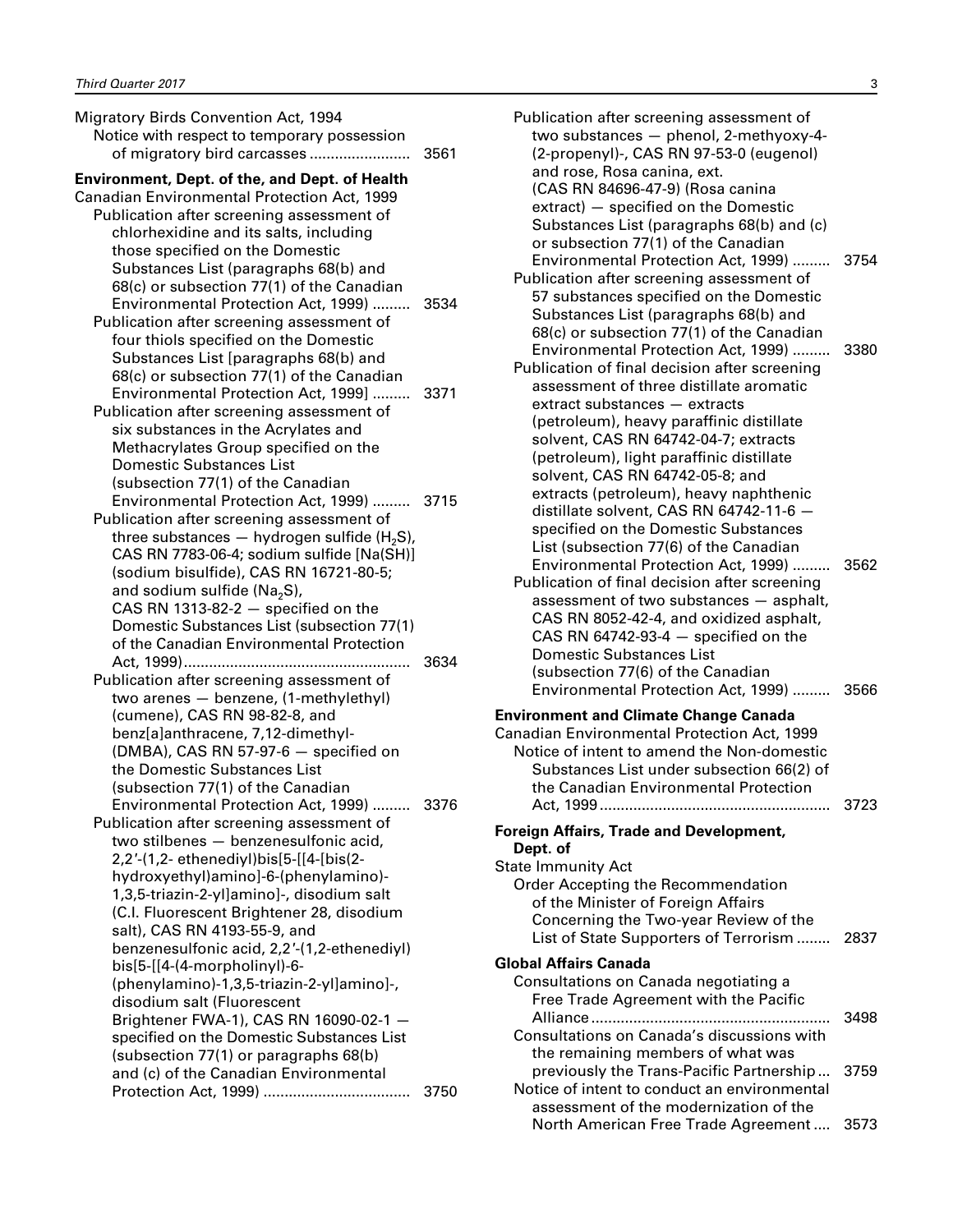| Health, Dept. of<br>Canadian Environmental Protection Act, 1999                    |      |  |  |  |
|------------------------------------------------------------------------------------|------|--|--|--|
| Residential indoor air quality guideline for                                       |      |  |  |  |
|                                                                                    | 3387 |  |  |  |
| <b>Controlled Drugs and Substances Act</b>                                         |      |  |  |  |
| Notice to interested parties -                                                     |      |  |  |  |
| Non-prescription availability of                                                   |      |  |  |  |
| low-dose codeine products                                                          | 3638 |  |  |  |
| Notice to interested parties - Proposed                                            |      |  |  |  |
| regulations amending Part J of the Food                                            |      |  |  |  |
| and Drug Regulations to authorize access                                           |      |  |  |  |
| to substances subject to temporary                                                 |      |  |  |  |
| controls under the Controlled Drugs and                                            |      |  |  |  |
|                                                                                    | 3570 |  |  |  |
| Notice to interested parties - Proposed                                            |      |  |  |  |
| regulations amending the Narcotic                                                  |      |  |  |  |
| Control Regulations, the Benzodiazepines                                           |      |  |  |  |
| and Other Targeted Substances                                                      |      |  |  |  |
| Regulations, the Food and Drug                                                     |      |  |  |  |
| Regulations - Parts G and J, and                                                   |      |  |  |  |
| the Precursor Control Regulations to<br>streamline the authorization of legitimate |      |  |  |  |
| activities with reference standards                                                | 3683 |  |  |  |
| <b>Hazardous Materials Information Review Act</b>                                  |      |  |  |  |
| Filing of claims for exemption  3048, 3495, 3640                                   |      |  |  |  |
|                                                                                    |      |  |  |  |
| <b>Immigration, Refugees and Citizenship Canada</b>                                |      |  |  |  |
| An Act to amend the Citizenship Act and to                                         |      |  |  |  |
| make consequential amendments to                                                   |      |  |  |  |
| another Act                                                                        |      |  |  |  |
| Notice requesting comments on a proposal                                           |      |  |  |  |
| to amend the Citizenship Regulations,                                              |      |  |  |  |
|                                                                                    |      |  |  |  |
| No. 2, and to implement provisions of                                              |      |  |  |  |
| An Act to amend the Citizenship Act and                                            |      |  |  |  |
| to make consequential amendments to                                                |      |  |  |  |
|                                                                                    | 3400 |  |  |  |
| Industry, Dept. of                                                                 |      |  |  |  |
|                                                                                    |      |  |  |  |
| 3538, 3719                                                                         |      |  |  |  |
|                                                                                    | 3721 |  |  |  |
| <b>Boards of Trade Act</b>                                                         |      |  |  |  |
| Chambre de commerce de Chibougamau                                                 | 3467 |  |  |  |
| Chambre de commerce de Danville (La)                                               | 3467 |  |  |  |
|                                                                                    |      |  |  |  |
| <b>Innovation, Science and Economic</b>                                            |      |  |  |  |
| <b>Development Canada</b><br>Radiocommunication Act                                |      |  |  |  |
| Notice No. SLPB-001-17 - Consultation on                                           |      |  |  |  |
| Releasing Millimetre Wave Spectrum to                                              |      |  |  |  |
|                                                                                    | 3503 |  |  |  |
| Notice No. SLPB-003-17 - Consultation                                              |      |  |  |  |
| on a Licensing Framework for Residual                                              |      |  |  |  |
| Spectrum Licences in the 700 MHz,                                                  |      |  |  |  |
| 2500 MHz, 2300 MHz, PCS and                                                        |      |  |  |  |
| 1670-1675 MHz Bands                                                                | 3079 |  |  |  |
| Notice No. SLPB-004-17 - Extension to                                              |      |  |  |  |
| the comment period: Consultation on<br>Releasing Millimetre Wave Spectrum to       |      |  |  |  |

Support 5G................................................... 3080

| Notice No. SLPB-005-17 - Consultation                                            |      |
|----------------------------------------------------------------------------------|------|
| on a Technical, Policy and Licensing                                             |      |
| Framework for Spectrum in the                                                    | 3541 |
| Notice No. SMSE-005-17 - Proposed                                                |      |
| Revisions to the Canadian Table of                                               |      |
| Frequency Allocations (2017 edition)<br>Notice No. SMSE-011-17 - Consultation on | 3574 |
| New Requirements for Wireless Device                                             |      |
|                                                                                  | 3647 |
| Notice No. SMSE-014-17 - Decisions                                               |      |
| on Policy, Technical and Licensing                                               |      |
| Framework for Use of the Public                                                  |      |
| Safety Broadband Spectrum in the                                                 |      |
| Bands 758-763 MHz and 788-793 MHz                                                |      |
| (D Block) and 763-768 MHz and                                                    |      |
|                                                                                  |      |
| Notice No. SMSE-017-17 - Release of                                              |      |
|                                                                                  | 3727 |
| <b>Telecommunications Act</b>                                                    |      |
| Notice No. TDPB-001-2017 - Petition to the                                       |      |
| Governor in Council concerning Telecom                                           |      |
| Regulatory Policy CRTC 2017-91                                                   | 3542 |
| <b>Privy Council Office</b>                                                      |      |
| Appointment opportunities 2849, 3064, 3081,                                      |      |
| 3403, 3428, 3467, 3504, 3543, 3576, 3600, 3648,                                  |      |
| 3686, 3728, 3761                                                                 |      |
| <b>Public Safety and Emergency Preparedness,</b>                                 |      |
| Dept. of                                                                         |      |
| Criminal Code                                                                    |      |
| Designation as fingerprint                                                       |      |
|                                                                                  |      |
| 3758                                                                             |      |
| Revocation of designation<br>as fingerprint examiner 3078, 3722, 3759            |      |
|                                                                                  |      |
| <b>Superintendent of Financial Institutions,</b>                                 |      |
| Office of the<br>Assessment of Pension Plans Regulations                         |      |
|                                                                                  | 3761 |
|                                                                                  |      |
| <b>Supreme Court of Canada</b>                                                   |      |
| Supreme Court Act                                                                |      |
|                                                                                  |      |
| <b>Transport, Dept. of</b>                                                       |      |
| Aeronautics Act                                                                  |      |
| Interim Order No. 8 Respecting the Use of                                        |      |
|                                                                                  | 2839 |
| Canada Marine Act                                                                |      |
| Saint John Port Authority -                                                      |      |
| Supplementary letters patent<br>Trois-Rivières Port Authority -                  | 3540 |
|                                                                                  |      |
|                                                                                  |      |
| Supplementary letters patent                                                     | 3572 |
| <b>Treasury Board Secretariat</b>                                                |      |
| Notice to interested parties - Consultation                                      |      |
| on the draft Cabinet Directive on                                                |      |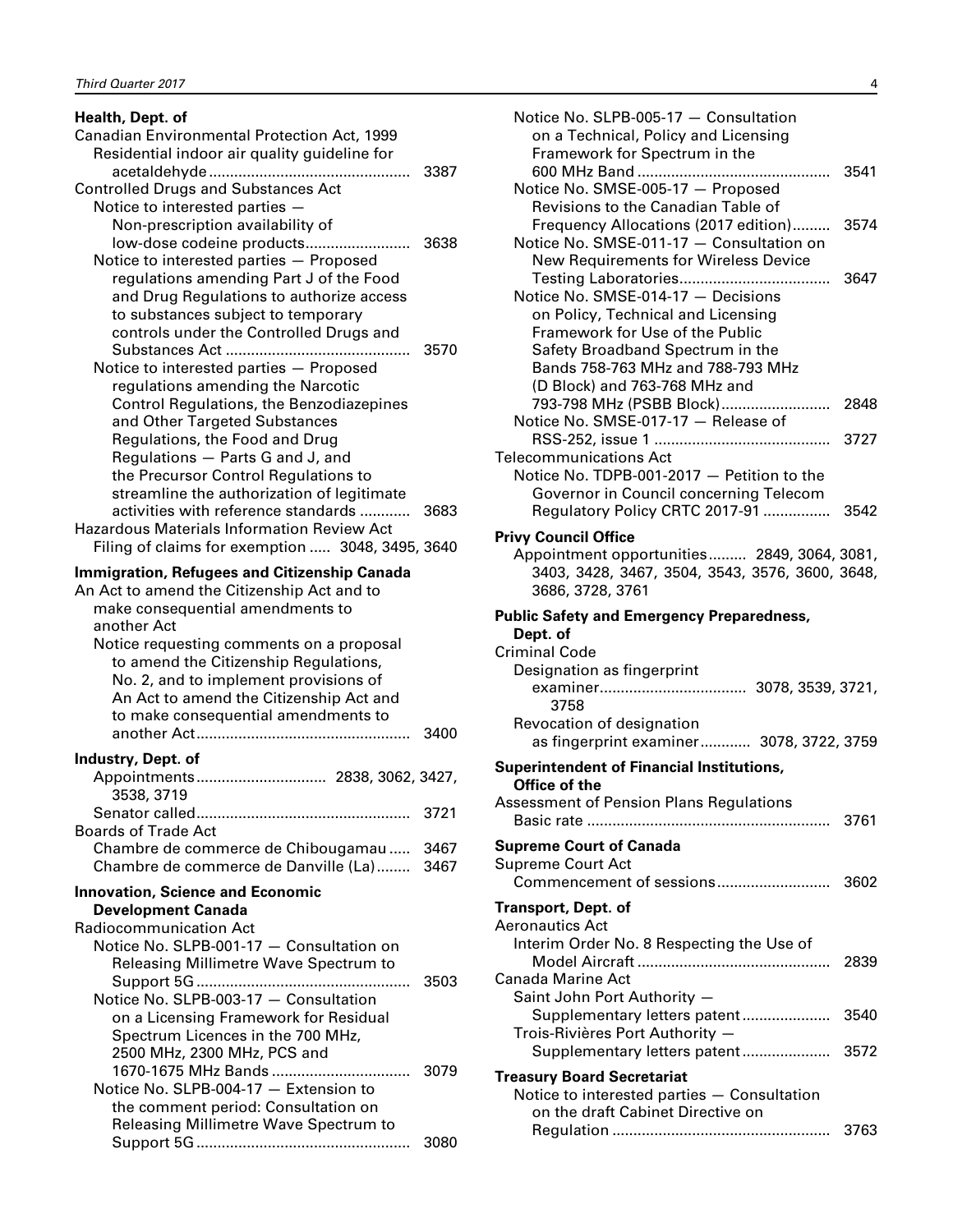### <span id="page-6-0"></span>**MISCELLANEOUS NOTICES**

### **A**

| Arsenault, Kenneth Joseph                       | 2862 |
|-------------------------------------------------|------|
| Arsenault, Wilfred, and Helen Arsenault         | 3702 |
|                                                 |      |
| в<br>Bank of Nova Scotia (The)                  |      |
| Relocation of designated office                 |      |
| for the service of enforcement                  |      |
|                                                 |      |
| <b>Bay Enterprises Limited</b>                  |      |
|                                                 | 3590 |
| С                                               |      |
| Caisse Centrale de Réassurance                  |      |
| Release of assets 3095, 3418, 3444,<br>3489     |      |
| Certas Home and Auto Insurance Company          |      |
|                                                 |      |
|                                                 |      |
| Е                                               |      |
| Equitable General Insurance Company (The)       | 2862 |
| <b>Equity Financial Trust Company</b>           |      |
| Letters patent of continuance 3554, 3590, 3611, |      |
| 3663                                            |      |
| к                                               |      |
| Kansa General International Insurance           |      |
| Company Ltd.                                    |      |
|                                                 | 3555 |
| N                                               |      |
| <b>National Trust Company</b>                   |      |
| Reduction of stated capital                     | 3700 |
|                                                 |      |
| R                                               |      |
| RBC Insurance Company of Canada                 |      |
| Royal Trust Corporation of Canada               |      |
|                                                 | 3418 |
|                                                 |      |
| S                                               |      |
| Scotia Mortgage Corporation                     | 3701 |
| <b>Security National Insurance Company</b>      |      |
| Reduction of stated capital                     | 3444 |
| Sharpe, Paul, and Nicholas Sharpe               |      |
|                                                 | 3663 |
| Simpson Aqua Ventures Ltd.                      |      |
|                                                 | 3445 |
| U                                               |      |
| <b>Unifund Assurance Company</b>                |      |
|                                                 |      |
| v                                               |      |
| <b>VSP Canada Vision Care Insurance</b>         |      |
| Certificate of continuance 3419, 3446, 3489,    |      |
| 3519                                            |      |

| 102662 Canada inc.<br>3490                                                                                                                                                                                                                                   |  |
|--------------------------------------------------------------------------------------------------------------------------------------------------------------------------------------------------------------------------------------------------------------|--|
| <b>ORDERS IN COUNCIL</b>                                                                                                                                                                                                                                     |  |
| <b>Prime Minister, Office of the</b><br><b>Northwest Territories Act</b><br>2864                                                                                                                                                                             |  |
| Transport, Dept. of<br><b>Aeronautics Act</b><br>Interim Order No. 8 Respecting the Use of<br>2864                                                                                                                                                           |  |
| PARLIAMENT                                                                                                                                                                                                                                                   |  |
| <b>Chief Electoral Officer</b><br><b>Canada Elections Act</b><br>Deregistration of registered electoral<br>district associations 3067, 3604<br>Determination of number of electors<br>(Published as Extra Vol. 151, No. 6, on<br>Friday, September 22, 2017) |  |
| <b>Commissioner of Canada Elections</b><br><b>Canada Elections Act</b>                                                                                                                                                                                       |  |
| <b>House of Commons</b><br>Filing applications for<br>private bills (First Session,<br>Forty-Second Parliament)  2855, 3067, 3085,<br>3406, 3434, 3471, 3508, 3547, 3581, 3604, 3652,<br>3689, 3731, 3767                                                    |  |
| Senate<br>Royal assent<br>2855                                                                                                                                                                                                                               |  |
| <b>PROPOSED REGULATIONS</b>                                                                                                                                                                                                                                  |  |
| <b>Canada Deposit Insurance Corporation</b><br>Canada Deposit Insurance Corporation Act<br>By-law Amending the Canada Deposit<br><b>Insurance Corporation Deposit Insurance</b><br>3098<br><b>Citizenship and Immigration, Dept. of</b>                      |  |
| Immigration and Refugee Protection Act<br>Regulations Amending the Immigration<br>and Refugee Protection Regulations<br>[Immigration Loans Program]<br>3779                                                                                                  |  |
| Regulations Amending the Immigration<br>and Refugee Protection Regulations<br>[International Mobility Program]<br>3786                                                                                                                                       |  |
| <b>Courts Administration Service</b><br>Citizenship Act and Immigration and Refugee<br><b>Protection Act</b><br><b>Rules Amending the Federal Courts</b>                                                                                                     |  |
| Citizenship, Immigration and Refugee<br>3666                                                                                                                                                                                                                 |  |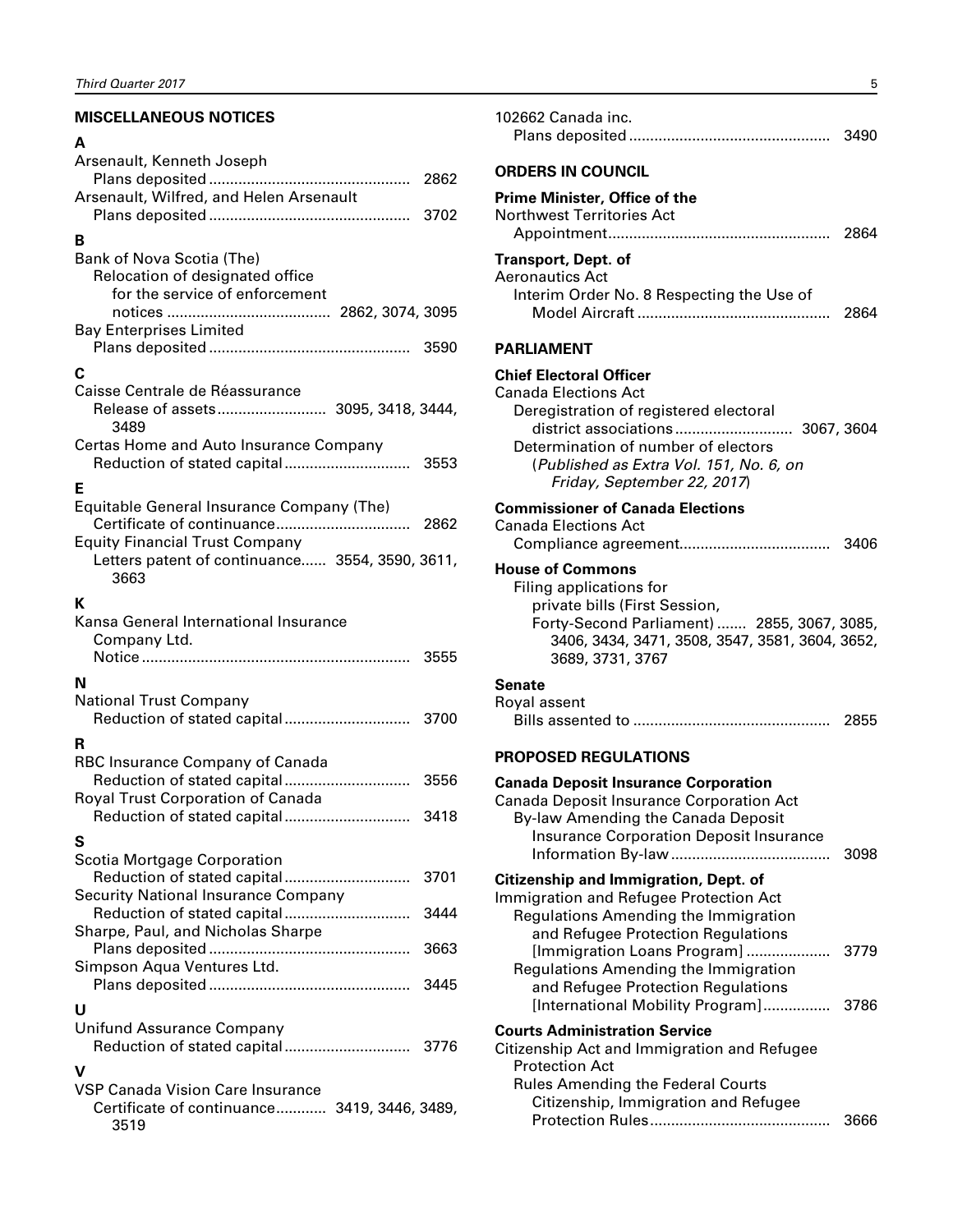<span id="page-7-0"></span>

| Finance, Dept. of                                                                                                     |              |  |  |  |
|-----------------------------------------------------------------------------------------------------------------------|--------------|--|--|--|
| Canadian International Trade Tribunal Act<br>Regulations Amending the Canadian<br><b>International Trade Tribunal</b> |              |  |  |  |
| Procurement Inquiry Regulations  3222<br><b>Customs Tariff</b>                                                        |              |  |  |  |
| <b>CETA Rules of Origin for Casual Goods</b>                                                                          |              |  |  |  |
| CETA Rules of Origin Regulations                                                                                      | 3213<br>3208 |  |  |  |
| CETA Tariff Preference Regulations<br>Order Amending the Schedule to the<br><b>Customs Tariff (Extension of the</b>   | 3215         |  |  |  |
| Canada-European Union Tariff)<br><b>Regulations Amending the Vessel Duties</b>                                        | 3217         |  |  |  |
| Reduction or Removal Regulations<br>Regulations Defining "EU country or other                                         | 3230         |  |  |  |
|                                                                                                                       | 3219         |  |  |  |
| <b>Fisheries and Oceans, Dept. of</b><br><b>Fisheries Act</b>                                                         |              |  |  |  |
| <b>Regulations Amending Certain Regulations</b><br>Made Under the Fisheries Act                                       | 3799         |  |  |  |
| <b>Foreign Affairs, Trade and Development,</b>                                                                        |              |  |  |  |
| Dept. of<br><b>Export and Import Permits Act</b>                                                                      |              |  |  |  |
| Export Allocations Regulations                                                                                        | 3235         |  |  |  |
| <b>Export Permits Regulations (Non-strategic</b>                                                                      | 3244         |  |  |  |
| Order Amending the Export Control List                                                                                | 3252         |  |  |  |
| Order Amending the Import Control List<br><b>Regulations Amending the Export Permits</b>                              | 3261         |  |  |  |
| Health, Dept. of                                                                                                      | 3273         |  |  |  |
| <b>Pest Control Products Act</b>                                                                                      |              |  |  |  |
| <b>Regulations Amending the Pest Control</b>                                                                          |              |  |  |  |
| <b>Products Regulations (Test Data</b>                                                                                | 3280         |  |  |  |
| Industry, Dept. of                                                                                                    |              |  |  |  |
| <b>Investment Canada Act</b>                                                                                          |              |  |  |  |
| Regulations Amending the Investment                                                                                   | 3308         |  |  |  |
| Patent Act                                                                                                            |              |  |  |  |
| <b>Certificate of Supplementary Protection</b>                                                                        |              |  |  |  |
| <b>Regulations Amending the Patented</b>                                                                              | 3294         |  |  |  |
| Medicines (Notice of Compliance)                                                                                      |              |  |  |  |
|                                                                                                                       | 3316<br>3352 |  |  |  |
| Rules Amending the Patent Rules<br><b>Personal Information Protection and Electronic</b>                              |              |  |  |  |
| Documents Act                                                                                                         |              |  |  |  |
| <b>Breach of Security Safeguards</b>                                                                                  | 3613         |  |  |  |
| <b>Public Health Agency of Canada</b>                                                                                 |              |  |  |  |
| Human Pathogens and Toxins Act                                                                                        |              |  |  |  |
| Regulations Amending Schedules 2 to 4 to                                                                              |              |  |  |  |

the Human Pathogens and Toxins Act ...... 3448

### **Transport, Dept. of**

| Aeronautics Act                                   |      |
|---------------------------------------------------|------|
| Regulations Amending the Canadian                 |      |
| Aviation Regulations (Parts I, VI and VII -       |      |
| Flight Crew Member Hours of Work and              |      |
|                                                   | 2909 |
| Regulations Amending the Canadian                 |      |
| <b>Aviation Regulations (Unmanned</b>             |      |
|                                                   | 3114 |
| <b>Arctic Waters Pollution Prevention Act and</b> |      |
| Canada Shipping Act, 2001                         |      |
| <b>Arctic Shipping Safety and Pollution</b>       |      |
| Prevention Regulations                            | 2867 |
| Canada Shipping Act, 2001                         |      |
| <b>Regulations Amending the Vessel Operation</b>  |      |
|                                                   | 3025 |
| <b>Coasting Trade Act</b>                         |      |
| Regulations Specifying Territories and            |      |
| Indicating International Registers                | 3358 |

### **SUPPLEMENTS**

### **Copyright Board**

| Statement of Proposed Royalties to Be                            |
|------------------------------------------------------------------|
| Collected by Connect/SOPROQ for the                              |
| Reproduction, in Canada, of Sound                                |
| Recordings ( <i>Erratum</i> ), see <i>Canada</i>                 |
| Gazette No. 35                                                   |
| Statement of Royalties to Be Collected for                       |
| the Communication to the Public by                               |
| Telecommunication or the Reproduction,                           |
| in Canada, of Musical Works, see Canada                          |
| Gazette No. 34                                                   |
|                                                                  |
| <b>Statement of Royalties to be Collected</b>                    |
| for the Performance in Public or the                             |
| Communication to the Public by                                   |
| Telecommunication, in Canada, of                                 |
| <b>Published Sound Recordings Embodying</b>                      |
| Musical Works and Performers'                                    |
| Performances of such Works, see                                  |
| Canada Gazette No. 29                                            |
| <b>Statement of Royalties to Be Collected</b>                    |
| for the Performance in Public or the                             |
| Communication to the Public by                                   |
| Telecommunication, in Canada, of                                 |
| <b>Published Sound Recordings Embodying</b>                      |
| <b>Musical Works and Performers'</b>                             |
| Performances of Such Works [Tariffs 3.A                          |
| and 3.B], see Canada Gazette No. 35                              |
| <b>Statement of Royalties to Be Collected</b>                    |
| for the Performance in Public or the                             |
|                                                                  |
| Communication to the Public by<br>Telesammunication in Canada of |
|                                                                  |

| Communication to the Public by              |
|---------------------------------------------|
| Telecommunication, in Canada, of            |
| <b>Published Sound Recordings Embodying</b> |
| <b>Musical Works and Performers'</b>        |
| Performances of Such Works [Tariffs 5.A     |
| to 5.K], see Canada Gazette No. 35          |
|                                             |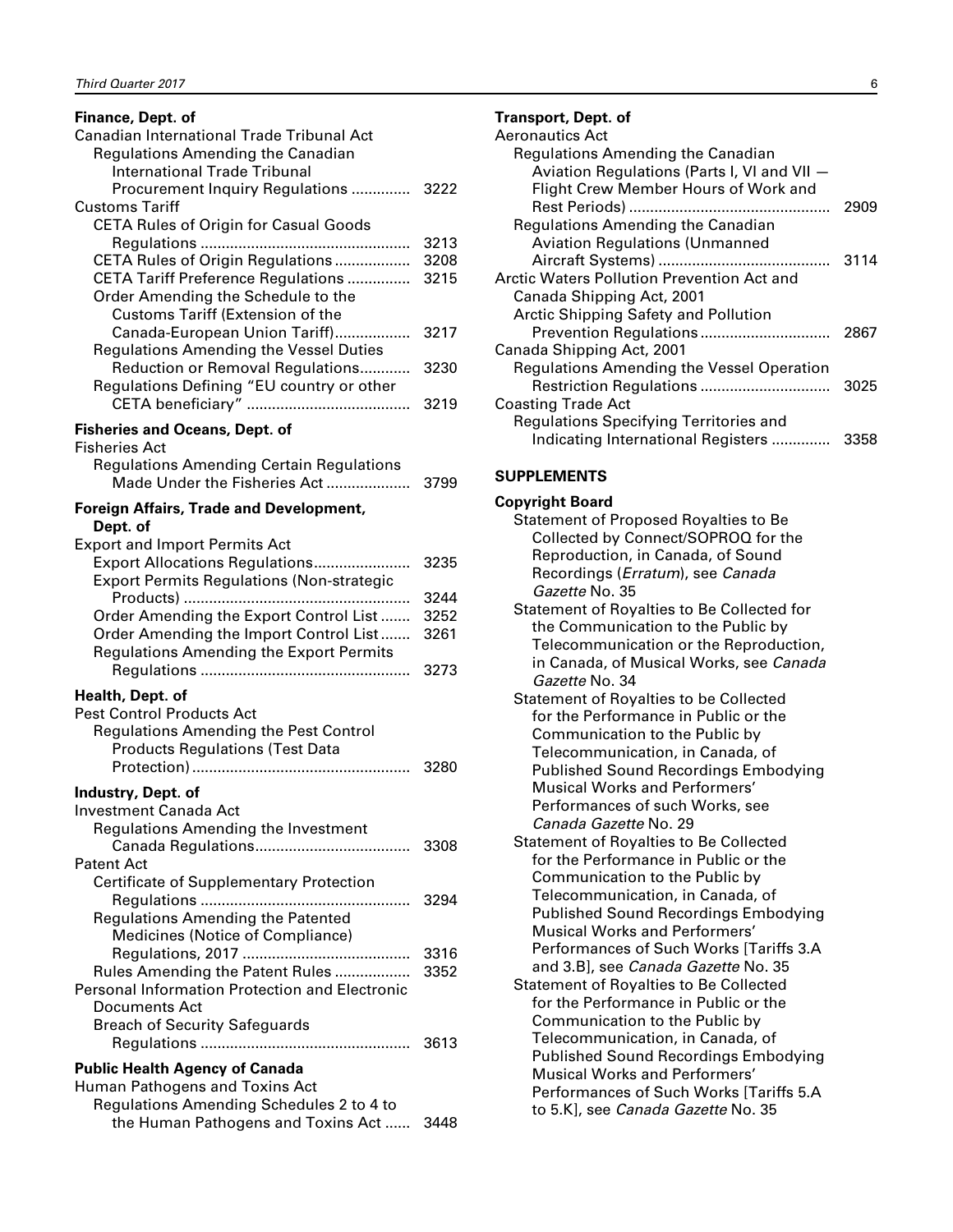#### **Global Affairs Canada**

Canada-European Union Comprehensive Trade Agreement Canadian Statement on Implementation, see *Canada Gazette* No. 37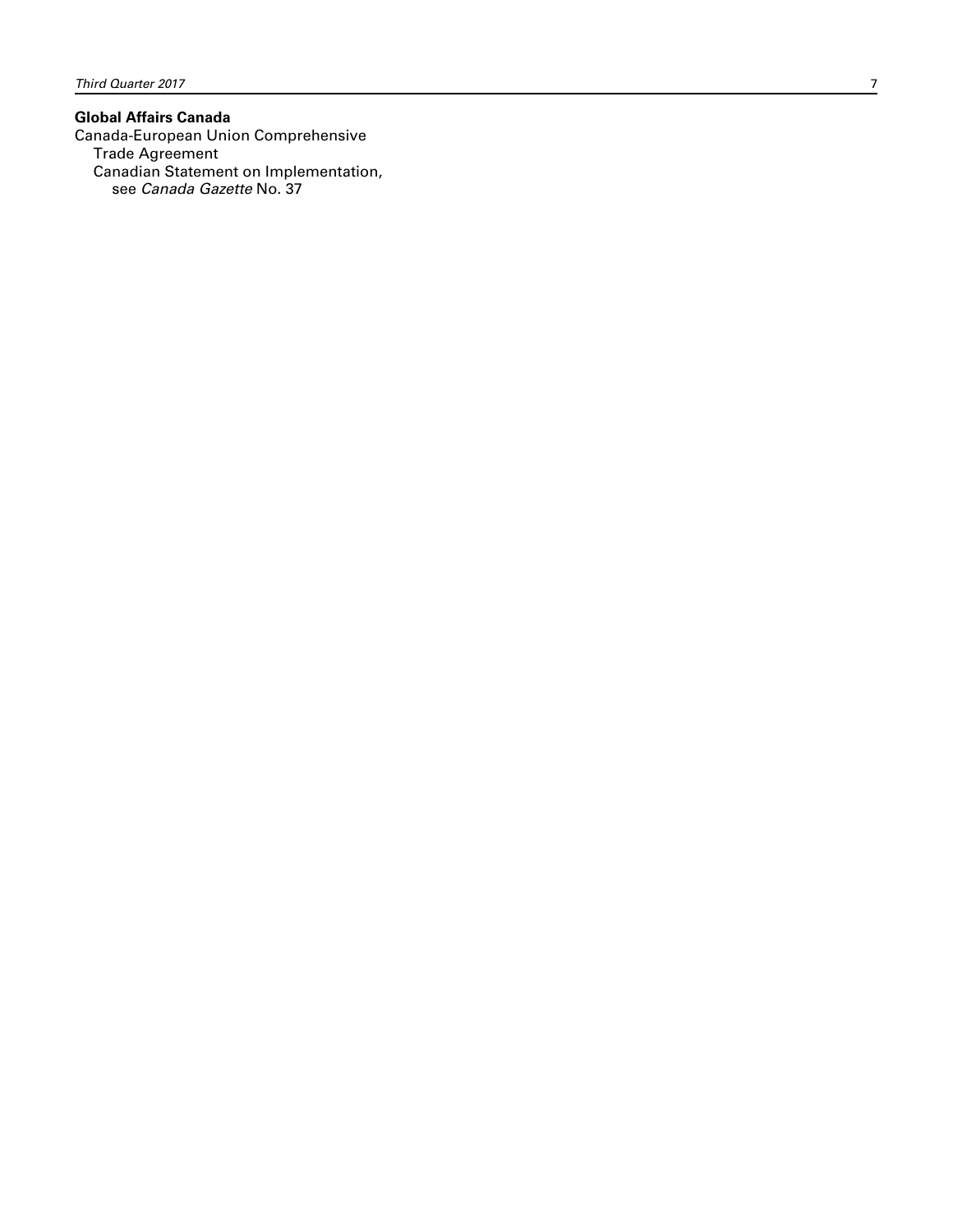### **INDEX**

<span id="page-9-0"></span>Le présent index trimestriel de la *Gazette du Canada* s'applique aux numéros 26 à 39, dont la date et les numéros de page sont indiqués ci-dessous aux fins de référence.

|    |               | Pages              |
|----|---------------|--------------------|
| 26 | $1er$ juillet | 2822 à 3046        |
| 27 | 8 juillet     | 3047 à 3076        |
| 28 | 15 juillet    | 3077 à 3369        |
| 29 | 22 juillet    | 3370 à 3421        |
| 30 | 29 juillet    | 3422 à 3465        |
| 31 | 5 août        | 3466 à 3492        |
| 32 | 12 août       | 3493 à 3521        |
| 33 | 19 août       | 3522 à 3558        |
| 34 | 26 août       | 3559 à 3595        |
| 35 | 2 septembre   | 3596 à 3631        |
| 36 | 9 septembre   | 3632 à 3681        |
| 37 | 16 septembre  | 3682 à 3704        |
| 38 | 23 septembre  | 3705 à 3738        |
| 39 | 30 septembre  | 3739 à 3816        |
|    |               | Volume Numéro Date |

### **AVIS DIVERS**

#### **A**

| Arsenault, Kenneth Joseph                                                                       |      |
|-------------------------------------------------------------------------------------------------|------|
| Arsenault, Wilfred, et Helen Arsenault                                                          | 2862 |
|                                                                                                 | 3702 |
| B                                                                                               |      |
| Banque de Nouvelle-Écosse (La)<br>Changement de lieu du bureau<br>désigné pour la signification |      |
| des avis d'exécution  2862, 3074, 3095<br><b>Bay Enterprises Limited</b>                        |      |
|                                                                                                 |      |
| C                                                                                               |      |
| Caisse Centrale de Réassurance<br>Libération d'actif 3095, 3418, 3444,<br>3489                  |      |
| Certas, compagnie d'assurances auto et<br>habitation                                            |      |
| Réduction de capital déclaré                                                                    | 3553 |
| Compagnie d'assurance RBC du Canada<br>Réduction de capital déclaré                             | 3556 |
| <b>Compagnie Trust National</b>                                                                 |      |
|                                                                                                 |      |
| Е<br>Équitable, Compagnie d'assurances<br>générales (L')                                        |      |
| F                                                                                               |      |
| <b>Financière Trust Equity</b><br>Lettres patentes de                                           |      |
| prorogation  3554, 3590, 3611,<br>3663                                                          |      |

### **K**

| Kansa General International Insurance<br>Company Ltd.                                                                                                           |              |
|-----------------------------------------------------------------------------------------------------------------------------------------------------------------|--------------|
| s                                                                                                                                                               | 3555         |
| Sécurité Nationale compagnie d'assurance<br>Réduction de capital déclaré<br>Sharpe, Paul, et Nicholas Sharpe                                                    | 3444         |
| Simpson Aqua Ventures Ltd.                                                                                                                                      | 3663         |
| Société Hypothécaire Scotia                                                                                                                                     | 3445         |
| Réduction de capital déclaré<br>Société Trust Royal du Canada<br>Réduction de capital déclaré  3418                                                             | 3701         |
| U                                                                                                                                                               |              |
| Unifund, Compagnie d'Assurance<br>Réduction de capital déclaré  3776                                                                                            |              |
| v                                                                                                                                                               |              |
| VSP Canada Assurance des soins de la vue<br>Certificat de prorogation 3419, 3446, 3489,<br>3519                                                                 |              |
| 102662 Canada inc.                                                                                                                                              | 3490         |
| <b>AVIS DU GOUVERNEMENT</b>                                                                                                                                     |              |
| Affaires étrangères, du Commerce et du                                                                                                                          |              |
| Développement, min. des                                                                                                                                         |              |
| Loi sur l'immunité des États                                                                                                                                    |              |
| Ordonnance acceptant la recommandation<br>de la ministre des Affaires étrangères<br>concernant l'examen bisannuel de la<br>liste d'États qui soutiennent ou ont | 2837         |
|                                                                                                                                                                 |              |
| Affaires mondiales Canada<br>Avis d'intention sur le lancement d'une<br>évaluation environnementale portant<br>sur la modernisation de l'Accord de              |              |
| libre-échange nord-américain<br>Consultations sur les discussions du Canada<br>avec les membres restants de ce qui était                                        | 3573         |
| auparavant le Partenariat transpacifique<br>Consultations sur les négociations du<br>Canada en vue d'un accord de<br>libre-échange avec l'Alliance              | 3759         |
|                                                                                                                                                                 | 3498         |
| <b>Banque du Canada</b>                                                                                                                                         |              |
| <b>Bilans</b>                                                                                                                                                   |              |
| État de la situation financière au                                                                                                                              |              |
|                                                                                                                                                                 | 2854<br>3433 |
|                                                                                                                                                                 | 3580         |
|                                                                                                                                                                 | 3766         |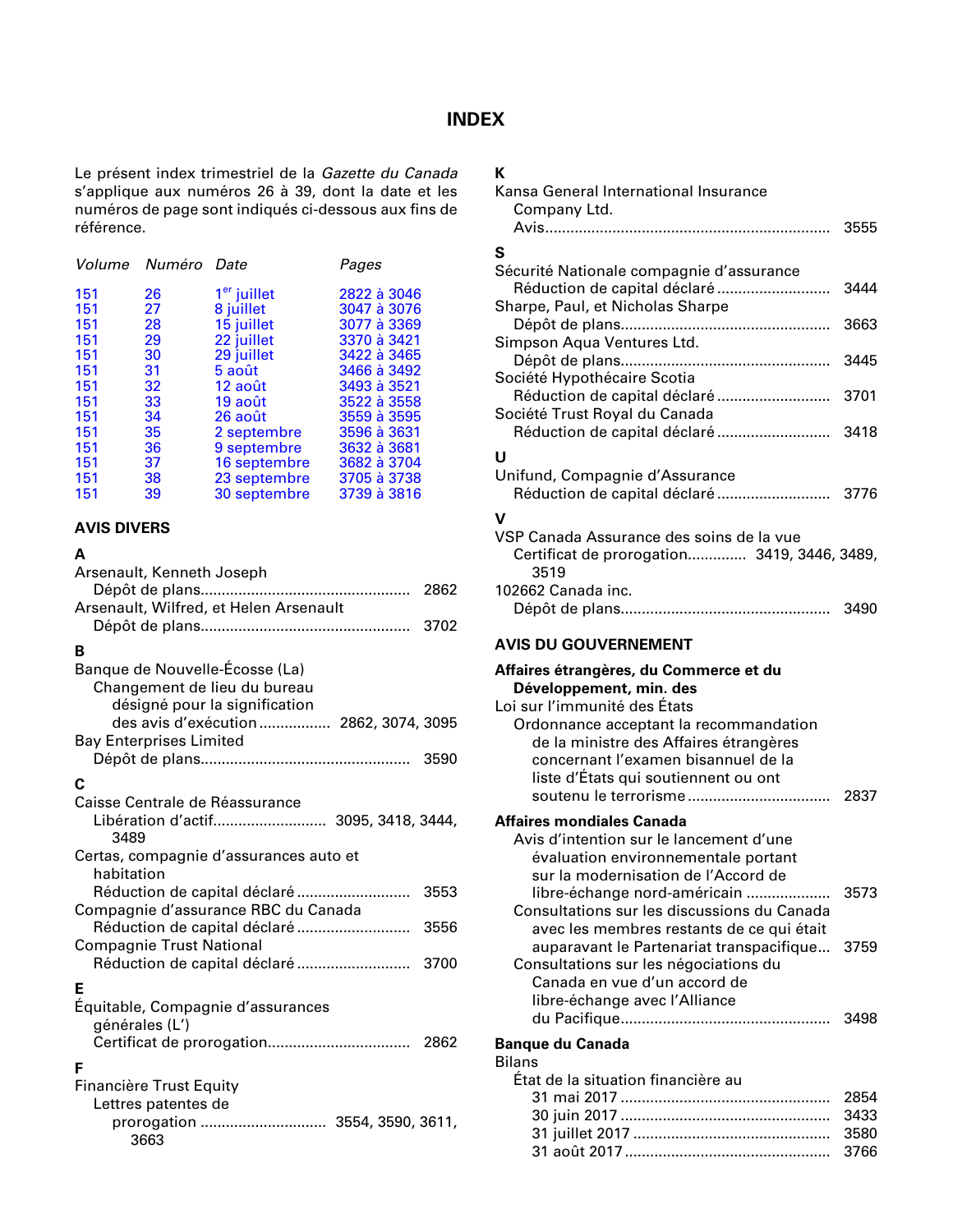### **Citoyenneté et de l'Immigration, min. de la**  Loi sur l'immigration et la protection des réfugiés

| Instructions ministérielles concernant          |      |
|-------------------------------------------------|------|
| la catégorie « démarrage                        |      |
|                                                 |      |
| Instructions ministérielles concernant          |      |
| la catégorie « démarrage                        |      |
| d'entreprise » (2017) [Erratum] 3683            |      |
| Conseil privé, Bureau du                        |      |
| Possibilités de nominations  2849, 3064, 3081,  |      |
| 3403, 3428, 3467, 3504, 3543, 3576, 3600, 3648, |      |
| 3686, 3728, 3761                                |      |
| Cour suprême du Canada                          |      |
| Loi sur la Cour suprême                         |      |
|                                                 |      |
|                                                 |      |
| Environnement, min. de l'                       |      |
| Loi canadienne sur la protection de             |      |
| l'environnement (1999)                          |      |
| Arrêté 2017-66-05-02 modifiant la               |      |
|                                                 | 2834 |
| Arrêté 2017-87-06-02 modifiant la               |      |
|                                                 | 3494 |
| Avis au sujet de la disponibilité d'accords     |      |
| sur les avis d'événements                       |      |
|                                                 | 3494 |
| Avis concernant certains                        |      |
|                                                 | 3706 |
| Avis concernant le Code de pratiques pour       |      |
| la gestion des émissions de $P_{2,5}$ dans le   |      |
| secteur de la potasse au Canada                 | 3633 |
| Condition ministérielle nº 15893                | 3597 |
| Condition ministérielle nº 19027                | 2831 |
| Condition ministérielle nº 19067                | 3425 |
| Condition ministérielle nº 19330                | 3742 |
| Exemption à l'obligation de fournir             |      |
| des renseignements concernant les               |      |
| organismes vivants [paragraphe 106(9)           |      |
| de la Loi canadienne sur la protection          |      |
| de l'environnement (1999)]                      | 3745 |
| Exemption à l'obligation de fournir             |      |
| des renseignements concernant les               |      |
| substances [paragraphe 81(9) de la              |      |
| Loi canadienne sur la protection de             |      |
| l'environnement (1999)]                         | 3747 |
| Loi de 1994 sur la convention concernant        |      |
| les oiseaux migrateurs                          |      |
| Avis concernant la possession temporaire        |      |
| d'une carcasse d'oiseau migrateur  3561         |      |
| Loi sur les pêches                              |      |
| Avis concernant l'Entente administrative        |      |
| entre le gouvernement du                        |      |
| Nouveau-Brunswick et le gouvernement            |      |
| du Canada sur l'administration                  |      |
| du Règlement sur les effluents des              |      |
| systèmes d'assainissement des eaux              |      |
| usées au Nouveau-Brunswick                      | 2836 |

### **Environnement, min. de l', et min. de la Santé** Loi canadienne sur la protection de l'environnement (1999) Publication après évaluation préalable de deux arènes — le cumène, NE CAS 98-82-8, et le 7,12-diméthylbenzo[a]anthracène (DMBA), NE CAS 57-97-6 — inscrites sur la Liste intérieure [paragraphe 77(1) de la Loi

canadienne sur la protection de l'environnement (1999)].............................. 3376 Publication après évaluation préalable de deux stilbènes — le 4,4′-bis(6-anilino-{4- [bis(2-hydroxyéthyl)amino]-1,3,5-triazin-2-yl}amino)stilbène- 2,2′-disulfonate de disodium (azurant CI 28, sel de disodium), NE CAS 4193-55-9, et le 4,4′-bis[(4-anilino-6-morpholino-1,3,5-triazin-2-yl)amino] stilbène-2,2′-disulfonate de disodium (azurant FWA-1), NE CAS 16090-02-1 inscrits sur la Liste intérieure [paragraphe 77(1) ou alinéas 68b) et 68c) de la Loi canadienne sur la protection de l'environnement (1999)].............................. 3750 Publication après évaluation préalable de deux substances — l'eugénol (eugénol, 2-méthoxy-4-(prop-2-ènyl)phénol), NE CAS 97-53-0, et l'extrait de rosier (Rosa canina) [extrait de Rosa canina], NE CAS 84696-47-9 — inscrites sur la Liste intérieure [alinéas 68b) et 68c) ou paragraphe 77(1) de la Loi canadienne sur la protection de l'environnement (1999)].............................. 3754 Publication après évaluation préalable de la chlorhexidine et de ses sels, y compris ceux inscrits sur la Liste intérieure [alinéas 68b) et c) ou paragraphe 77(1) de la Loi canadienne sur la protection de l'environnement (1999)].............................. 3534 Publication après évaluation préalable de quatre thiols inscrits sur la Liste intérieure [alinéas 68b) et 68c) ou paragraphe 77(1) de la Loi canadienne sur la protection de l'environnement (1999)].............................. 3371

|                                           | ا ہیں |
|-------------------------------------------|-------|
| Publication après évaluation préalable de |       |
| six substances du groupe des acrylates    |       |
| et des méthacrylates inscrites sur la     |       |
| Liste intérieure [paragraphe 77(1) de     |       |
| la Loi canadienne sur la protection de    |       |
| l'environnement (1999)]                   | 3715  |
|                                           |       |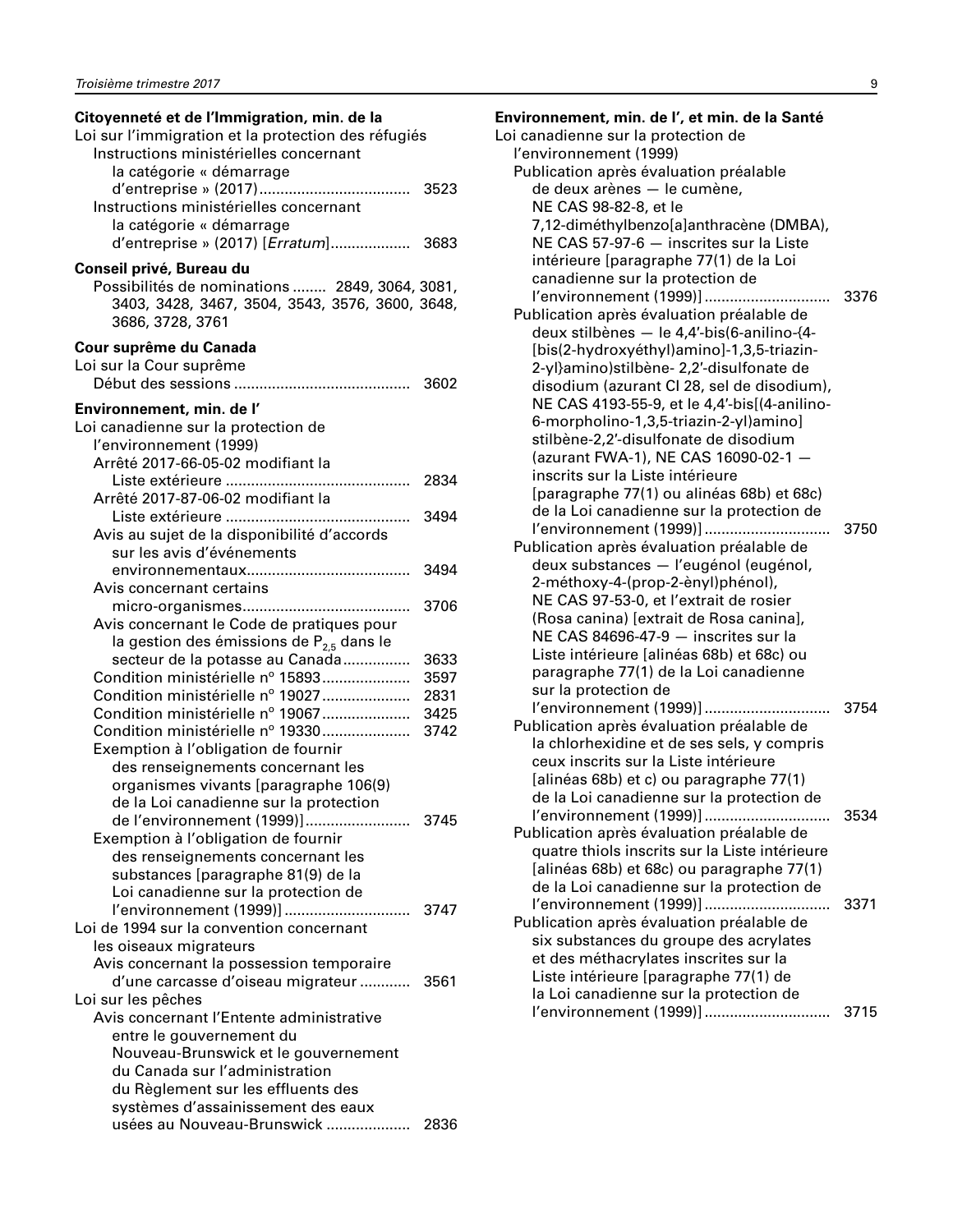| Publication après évaluation préalable<br>de trois substances - le sulfure<br>d'hydrogène (H <sub>2</sub> S), NE CAS 7783-06-4;<br>l'hydrogénosulfure de sodium [Na(SH)],<br>NE CAS 16721-80-5; le sulfure de<br>disodium (Na <sub>2</sub> S), NE CAS 1313-82-2 -<br>inscrites sur la Liste intérieure<br>[paragraphe 77(1) de la Loi canadienne<br>sur la protection de                                                                                                                                                                                                                                                                                                                                                          |              |
|-----------------------------------------------------------------------------------------------------------------------------------------------------------------------------------------------------------------------------------------------------------------------------------------------------------------------------------------------------------------------------------------------------------------------------------------------------------------------------------------------------------------------------------------------------------------------------------------------------------------------------------------------------------------------------------------------------------------------------------|--------------|
| l'environnement (1999)]<br>Publication après évaluation préalable<br>de 57 substances inscrites sur la<br>Liste intérieure [alinéas 68b) et 68c)<br>ou paragraphe 77(1) de la Loi                                                                                                                                                                                                                                                                                                                                                                                                                                                                                                                                                 | 3634         |
| canadienne sur la protection de<br>l'environnement (1999)]<br>Publication de la décision finale<br>après évaluation préalable de deux<br>substances - l'asphalte,                                                                                                                                                                                                                                                                                                                                                                                                                                                                                                                                                                 | 3380         |
| NE CAS 8052-42-4, et le bitume oxydé,<br>NE CAS 64742-93-4 - inscrites sur la<br>Liste intérieure [paragraphe 77(6) de la<br>Loi canadienne sur la protection de<br>l'environnement (1999)]<br>Publication de la décision finale<br>après évaluation préalable de trois<br>extraits aromatiques des produits de<br>distillation - extraits au solvant (pétrole),<br>distillat paraffinique lourd,<br>NE CAS 64742-04-7; extraits au solvant<br>(pétrole), distillat paraffinique léger,<br>NE CAS 64742-05-8; extraits au solvant<br>(pétrole), distillat naphténique lourd,<br>NE CAS 64742-11-6 - inscrits sur la<br>Liste intérieure [paragraphe 77(6) de<br>la Loi canadienne sur la protection de<br>l'environnement (1999)] | 3566<br>3562 |
| <b>Environnement et Changement climatique</b><br>Canada<br>Loi canadienne sur la protection de<br>l'environnement (1999)<br>Avis d'intention de modifier la Liste<br>extérieure en vertu du paragraphe 66(2)<br>de la Loi canadienne sur la protection de                                                                                                                                                                                                                                                                                                                                                                                                                                                                         |              |
| l'environnement (1999)<br>Immigration, Réfugiés et Citoyenneté Canada<br>Loi modifiant la Loi sur la citoyenneté et<br>une autre loi en conséquence<br>Avis demandant des commentaires sur<br>une proposition visant à modifier le<br>Règlement nº 2 sur la citoyenneté, et à<br>mettre en œuvre les dispositions de la<br>Loi modifiant la Loi sur la citoyenneté<br>et une autre loi en conséquence                                                                                                                                                                                                                                                                                                                             | 3723<br>3400 |
|                                                                                                                                                                                                                                                                                                                                                                                                                                                                                                                                                                                                                                                                                                                                   |              |

| Industrie, min. de l'                                                         |              |
|-------------------------------------------------------------------------------|--------------|
| 3538, 3719                                                                    |              |
| Loi sur les chambres de commerce                                              | 3721         |
| Chambre de commerce de Chibougamau<br>Chambre de commerce de Danville (La)    | 3467<br>3467 |
| Innovation, Sciences et Développement                                         |              |
| économique Canada                                                             |              |
| Loi sur la radiocommunication                                                 |              |
| Avis nº SLPB-001-17 - Consultation sur                                        |              |
| la libération du spectre des ondes<br>millimétriques à l'appui de la          |              |
|                                                                               | 3503         |
| Avis nº SLPB-003-17 - Consultation sur                                        |              |
| un cadre de délivrance de licences de                                         |              |
| spectre restantes des bandes de 700 MHz,                                      |              |
| de 2 500 MHz, de 2 300 MHz, du SCP et                                         |              |
| de 1 670 à 1 675 MHz                                                          | 3079         |
| Avis nº SLPB-004-17 - Prolongation de la                                      |              |
| période de réception des commentaires :                                       |              |
| Consultation sur la libération du spectre                                     |              |
| des ondes millimétriques à l'appui de la                                      | 3080         |
| Avis nº SLPB-005-17 - Consultation sur                                        |              |
| un cadre technique, politique et de                                           |              |
| délivrance de licences concernant le                                          |              |
| spectre de la bande de 600 MHz                                                | 3541         |
| Avis nº SMSE-005-17 - Révisions                                               |              |
| proposées au Tableau canadien                                                 |              |
| d'attribution des bandes de                                                   |              |
| fréquences (édition 2017)                                                     | 3574         |
| Avis nº SMSE-011-17 - Consultation                                            |              |
| portant sur les nouvelles exigences<br>en matière de laboratoires d'essai des |              |
|                                                                               | 3647         |
| Avis nº SMSE-014-17 - Décisions se                                            |              |
| rapportant au cadre politique, technique                                      |              |
| et de délivrance de licences pour                                             |              |
| l'utilisation du spectre à large bande                                        |              |
| destiné à la sécurité publique, et ce,                                        |              |
| dans les bandes de 758 à 763 MHz et                                           |              |
| de 788 à 793 MHz (bloc D), ainsi que                                          |              |
| de 763 à 768 MHz et de 793 à 798 MHz                                          | 2848         |
| Avis nº SMSE-017-17 - Publication du                                          |              |
|                                                                               | 3727         |
| Loi sur les télécommunications                                                |              |
| Avis nº TDPB-001-2017 - Pétition                                              |              |
| présentée au gouverneur en conseil                                            |              |
| concernant la Politique réglementaire de                                      |              |
| télécom CRTC 2017-91                                                          | 3542         |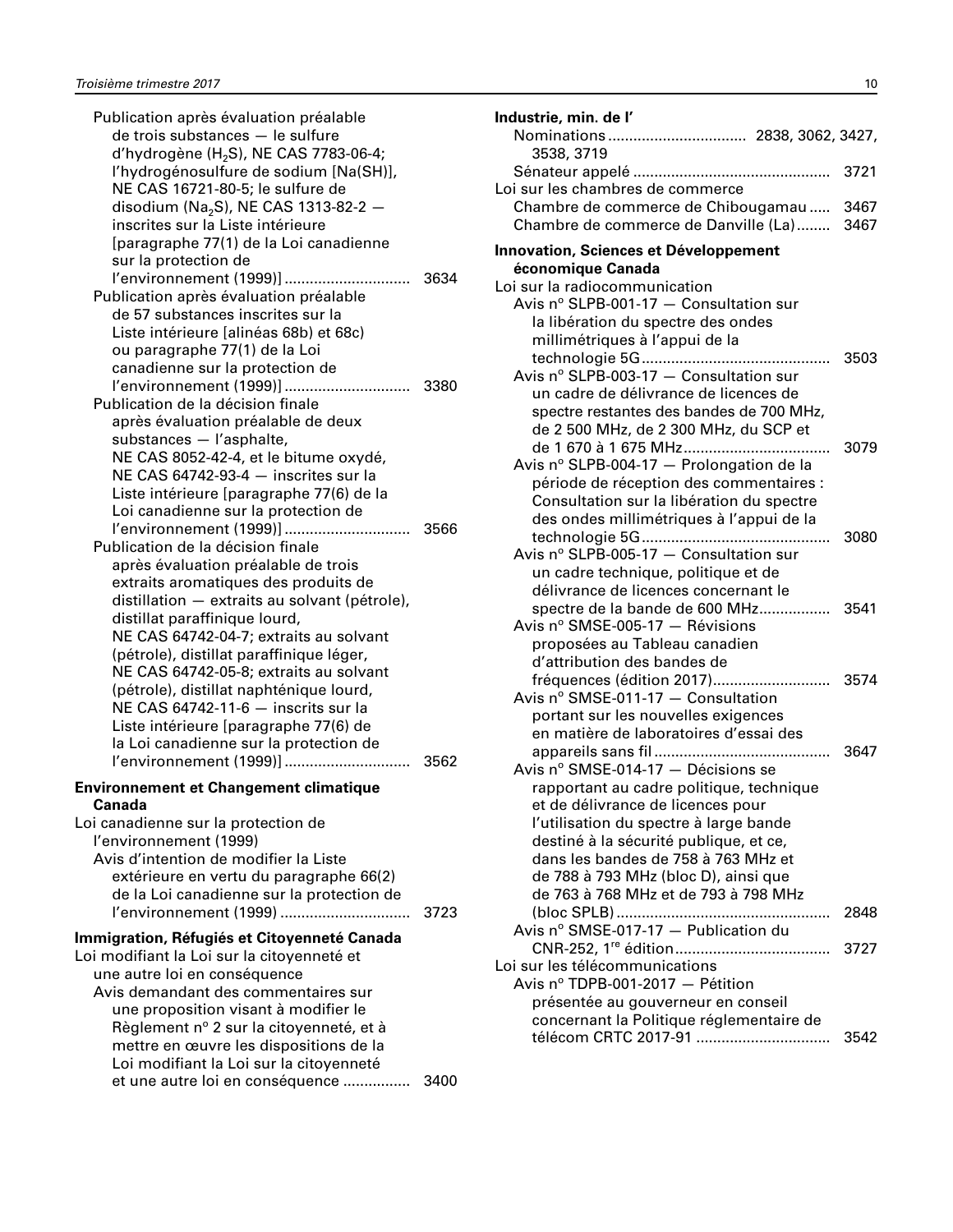<span id="page-12-0"></span>

| Santé, min. de la                                                                     |      |
|---------------------------------------------------------------------------------------|------|
| Loi canadienne sur la protection de                                                   |      |
| l'environnement (1999)                                                                |      |
| Ligne directrice sur la qualité de l'air                                              |      |
| intérieur résidentiel pour l'acétaldéhyde 3387                                        |      |
| Loi réglementant certaines drogues et autres                                          |      |
| substances                                                                            |      |
| Avis aux parties intéressées - Accessibilité<br>des produits à faible dose de codéine |      |
| sans ordonnance médicale                                                              | 3638 |
| Avis aux parties intéressées - Projet de                                              |      |
| règlement modifiant le Règlement sur                                                  |      |
| les stupéfiants, le Règlement sur les                                                 |      |
| benzodiazépines et autres substances                                                  |      |
| ciblées, le Règlement sur les aliments et                                             |      |
| drogues - Parties G et J et le Règlement                                              |      |
| sur les précurseurs dans le but de                                                    |      |
| simplifier l'autorisation d'activités                                                 |      |
| légitimes à l'aide d'étalons de référence                                             | 3683 |
| Avis aux parties intéressées - Règlement                                              |      |
| proposé modifiant la partie J du                                                      |      |
| Règlement sur les aliments et drogues de                                              |      |
| façon à autoriser l'accès à des substances                                            |      |
| contrôlées temporairement en vertu de                                                 |      |
| la Loi réglementant certaines drogues et<br>autres substances<br>.                    | 3570 |
| Loi sur le contrôle des renseignements                                                |      |
| relatifs aux matières dangereuses                                                     |      |
| Dépôt des demandes de                                                                 |      |
| dérogation 3048, 3495, 3640                                                           |      |
| Secrétariat du Conseil du Trésor                                                      |      |
| Avis aux parties intéressées - Consultation                                           |      |
| sur l'ébauche de la Directive du Cabinet                                              |      |
|                                                                                       | 3763 |
|                                                                                       |      |
| Sécurité publique et de la Protection civile,<br>min. de la                           |      |
| Code criminel                                                                         |      |
| Désignation à titre de préposé                                                        |      |
| aux empreintes digitales 3078, 3539, 3721,                                            |      |
| 3758                                                                                  |      |
| Révocation de nomination à titre                                                      |      |
| de préposé aux empreintes                                                             |      |
|                                                                                       |      |
| Surintendant des institutions financières.                                            |      |
| Bureau du                                                                             |      |
| Règlement sur les cotisations des régimes                                             |      |
| de retraite                                                                           |      |
|                                                                                       | 3761 |
| Transports, min. des                                                                  |      |
| Loi maritime du Canada                                                                |      |
| Administration portuaire de Saint John -                                              |      |
| Lettres patentes supplémentaires                                                      | 3540 |
| Administration portuaire de Trois-Rivières -                                          |      |
| Lettres patentes supplémentaires                                                      | 3572 |
| Loi sur l'aéronautique                                                                |      |
| Arrêté d'urgence nº 8 visant l'utilisation des                                        |      |
| modèles réduits d'aéronefs                                                            | 2839 |

### **COMMISSIONS**

| Agence canadienne d'inspection des aliments<br>Loi sur l'Agence canadienne d'inspection des<br>aliments<br>Avis modifiant l'Avis sur les prix de<br>l'Agence canadienne d'inspection | 3509         |
|--------------------------------------------------------------------------------------------------------------------------------------------------------------------------------------|--------------|
| Agence des services frontaliers du Canada<br>Loi sur les mesures spéciales d'importation                                                                                             |              |
| Certaines concentrations de silicium-métal -                                                                                                                                         | 3086         |
| Certaines résines de polyéthylène<br>téréphtalate - Décisions<br>Certains tubes de canalisation en acier                                                                             | 3582         |
| au carbone et en acier allié - Décision                                                                                                                                              | 3690         |
| Agence du revenu du Canada<br>Loi de l'impôt sur le revenu                                                                                                                           |              |
| Révocation de l'enregistrement<br>d'organismes de                                                                                                                                    |              |
| bienfaisance 2857, 3068, 3087,<br>3412, 3435, 3509, 3654, 3732, 3768<br>Révocation de l'enregistrement                                                                               |              |
| d'organismes de bienfaisance (Errata)                                                                                                                                                | 3653         |
| <b>Commission de la fonction publique</b>                                                                                                                                            |              |
| Loi sur l'emploi dans la fonction publique                                                                                                                                           |              |
| Permission accordée (Anderson, Morgan)                                                                                                                                               | 3610         |
| Permission accordée (Arsenault, Luc)<br>Permission accordée (Bélanger, Clément                                                                                                       | 3696         |
|                                                                                                                                                                                      | 3696         |
| Permission accordée (Bélanger, Nadia)                                                                                                                                                | 3584         |
| Permission accordée (Bérubé, Renée)                                                                                                                                                  | 3552         |
| Permission accordée (Brake, Mitch)                                                                                                                                                   | 3661         |
| Permission accordée (Bugden, Robert)<br>Permission accordée (Burke, Lydia                                                                                                            | 3735         |
| Gerarda)<br>Permission accordée (Carroll, Marlene)                                                                                                                                   | 3585         |
| Permission accordée (Corbin, Stéphane)                                                                                                                                               | 3585<br>3416 |
| Permission accordée (Cousineau, Linda)                                                                                                                                               | 3517         |
| Permission accordée (Delage, Benoit)                                                                                                                                                 | 3517         |
| Permission accordée (Ellsworth, Wilfred<br>Clyde)                                                                                                                                    | 3073         |
| Permission accordée (Farrell, Neil)                                                                                                                                                  | 3610         |
| Permission accordée (Fréchette, François)                                                                                                                                            | 3772         |
| Permission accordée (Fry, Isabelle Lynn)                                                                                                                                             | 3586         |
| Permission accordée (Gagnon, Teresa                                                                                                                                                  |              |
|                                                                                                                                                                                      | 3736         |
| Permission accordée (Joubarne, Simon)                                                                                                                                                | 3773         |
| Permission accordée (Lachance, Claude)                                                                                                                                               | 3697         |
| Permission accordée (Laham, Jeff)                                                                                                                                                    | 3697         |
| Permission accordée (Ledwell, Andrew                                                                                                                                                 |              |
|                                                                                                                                                                                      | 3518         |
| Permission accordée (Lévesque, Martial)                                                                                                                                              | 3773         |
| Permission accordée (Louis-Seize, Marc)<br>Permission accordée (Lovatt-Smith,                                                                                                        | 3093         |
|                                                                                                                                                                                      | 3586         |
| Permission accordée (Martin, Gary Peter)<br>Permission accordée (Maurice, Caroline)                                                                                                  | 3587<br>3093 |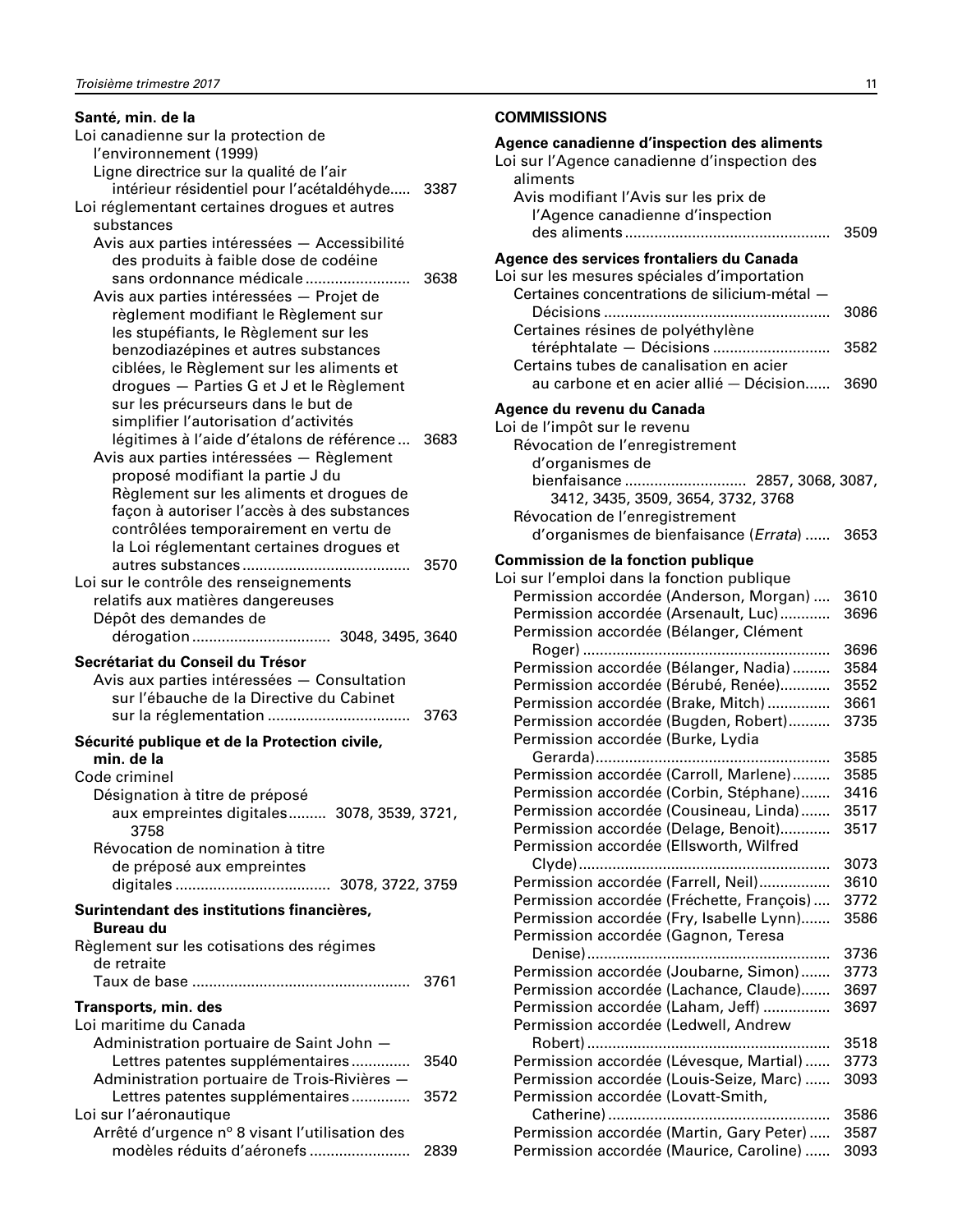<span id="page-13-0"></span>

| Permission accordée (McDonald, Glen                                 |      |
|---------------------------------------------------------------------|------|
|                                                                     | 3587 |
| Permission accordée (Monette, Charles)                              | 3443 |
| Permission accordée (Mudie, Pierre)                                 | 3488 |
| Permission accordée (Nadeau, Pierre)                                | 3698 |
| Permission accordée (Panneton, Carole)                              | 3588 |
| Permission accordée (Perreault, Guylaine)                           | 3417 |
| Permission accordée (Pilgrim, Mark)                                 | 3698 |
| Permission accordée (Prescott, Martin)                              | 3774 |
| Permission accordée (Rousseau, Adam)                                | 3774 |
| Permission accordée (Roussel, Karine)                               | 3775 |
| Permission accordée (Shears, Rodney                                 |      |
|                                                                     | 3699 |
| Permission accordée (Tanguay, Natacha)                              | 3588 |
| Permission accordée (Wiens, Deborah                                 |      |
|                                                                     | 3589 |
| Permission accordée (Young, Kevin)                                  | 3662 |
| <b>Commission mixte internationale</b>                              |      |
| Traité des eaux limitrophes de 1909                                 |      |
| Audiences publiques concernant                                      |      |
| l'examen des niveaux des lacs à la Pluie                            |      |
| et Namakan dans des conditions                                      |      |
|                                                                     | 3550 |
| Conseil de la radiodiffusion et des                                 |      |
| télécommunications canadiennes                                      |      |
| Avis aux intéressés 2859, 3071, 3091,                               |      |
| 3413, 3440, 3486, 3514, 3548, 3583, 3608, 3660, 3694,<br>3734, 3771 |      |
| Avis de consultation  2860, 3092, 3550, 3584, 3695                  |      |
|                                                                     |      |
| 3414, 3441, 3487, 3515, 3584, 3609, 3660, 3695, 3735,               |      |
| 3772                                                                |      |
| Décisions administratives 3092, 3414, 3515,<br>3549, 3695           |      |
| Demandes de la partie 1  3072, 3092, 3414,                          |      |
| 3441, 3487, 3515, 3549, 3609, 3694, 3734, 3771                      |      |
|                                                                     | 3550 |
| Office Canada - Nouvelle-Écosse des                                 |      |
| hydrocarbures extracôtiers                                          |      |
| Loi de mise en œuvre de l'Accord Canada -                           |      |
| Nouvelle-Écosse sur les hydrocarbures                               |      |
| extracôtiers                                                        |      |
|                                                                     |      |
|                                                                     |      |
| Office national de l'énergie                                        |      |
| Demande visant l'exportation d'électricité aux<br>États-Unis        |      |
| Mercuria Commodities Canada                                         |      |
|                                                                     | 3415 |
|                                                                     | 3515 |
|                                                                     |      |
| Secrétariat de l'ALÉNA                                              |      |
| Fin de la révision par un groupe spécial                            |      |

| i ili ue la revisión par un groupe special |  |
|--------------------------------------------|--|
| Certaines plaques de plâtre originaires ou |  |
| exportées des États-Unis d'Amérique  3441  |  |

### **Tribunal canadien du commerce extérieur**

| uicii uu<br>Appels                              |      |
|-------------------------------------------------|------|
|                                                 | 3070 |
|                                                 | 3413 |
|                                                 | 3438 |
|                                                 | 3513 |
|                                                 | 3655 |
|                                                 | 3691 |
|                                                 | 3732 |
| Décisions                                       |      |
| Combustible marin (énergie)                     | 3479 |
| Communication, détection et fibres              |      |
|                                                 | 3733 |
| Équipement pour le traitement automatique       |      |
| de données à usage général (y compris           |      |
| les microgiciels), logiciels, fournitures et    |      |
| équipement de soutien                           | 3438 |
| Services de soutien professionnel et            |      |
| administratif et services de soutien            |      |
|                                                 |      |
| Tubes de canalisation en acier au carbone       |      |
|                                                 | 3548 |
| Enquêtes                                        |      |
|                                                 | 3484 |
| Instruments scientifiques                       | 3607 |
| Services d'architecture et d'ingénierie -       |      |
| domaine de la construction                      | 3439 |
| Expiration de l'ordonnance                      |      |
| Tôles d'acier au carbone laminées à chaud       | 3656 |
| <b>Expiration des conclusions</b>               |      |
|                                                 | 3089 |
| Tubes soudés en acier au carbone                | 3480 |
| Modification d'une ordonnance                   |      |
| Certaines pièces d'attache                      | 3412 |
| Ouverture d'enquête                             |      |
|                                                 | 3087 |
| Tubes de canalisation en acier au carbone       |      |
|                                                 | 3692 |
| Ouverture d'enquête préliminaire de             |      |
|                                                 |      |
| dommage                                         |      |
| Résine de polyéthylène téréphtalate             | 3606 |
| Réexamen                                        |      |
| Tubes soudés en acier au carbone                | 3485 |
| Réexamen relatif à l'expiration de l'ordonnance |      |
| Transformateurs à liquide diélectrique          | 3482 |
| Réexamen relatif à l'expiration des conclusions |      |
| Tubes en acier pour pilotis                     | 3658 |

### **DÉCRETS**

#### **Premier ministre, Cabinet du** Loi sur les Territoires du Nord-Ouest Nomination....................................................... 2864

### **Transports, min. des**

| Loi sur l'aéronautique                         |  |
|------------------------------------------------|--|
| Arrêté d'urgence n° 8 visant l'utilisation des |  |
|                                                |  |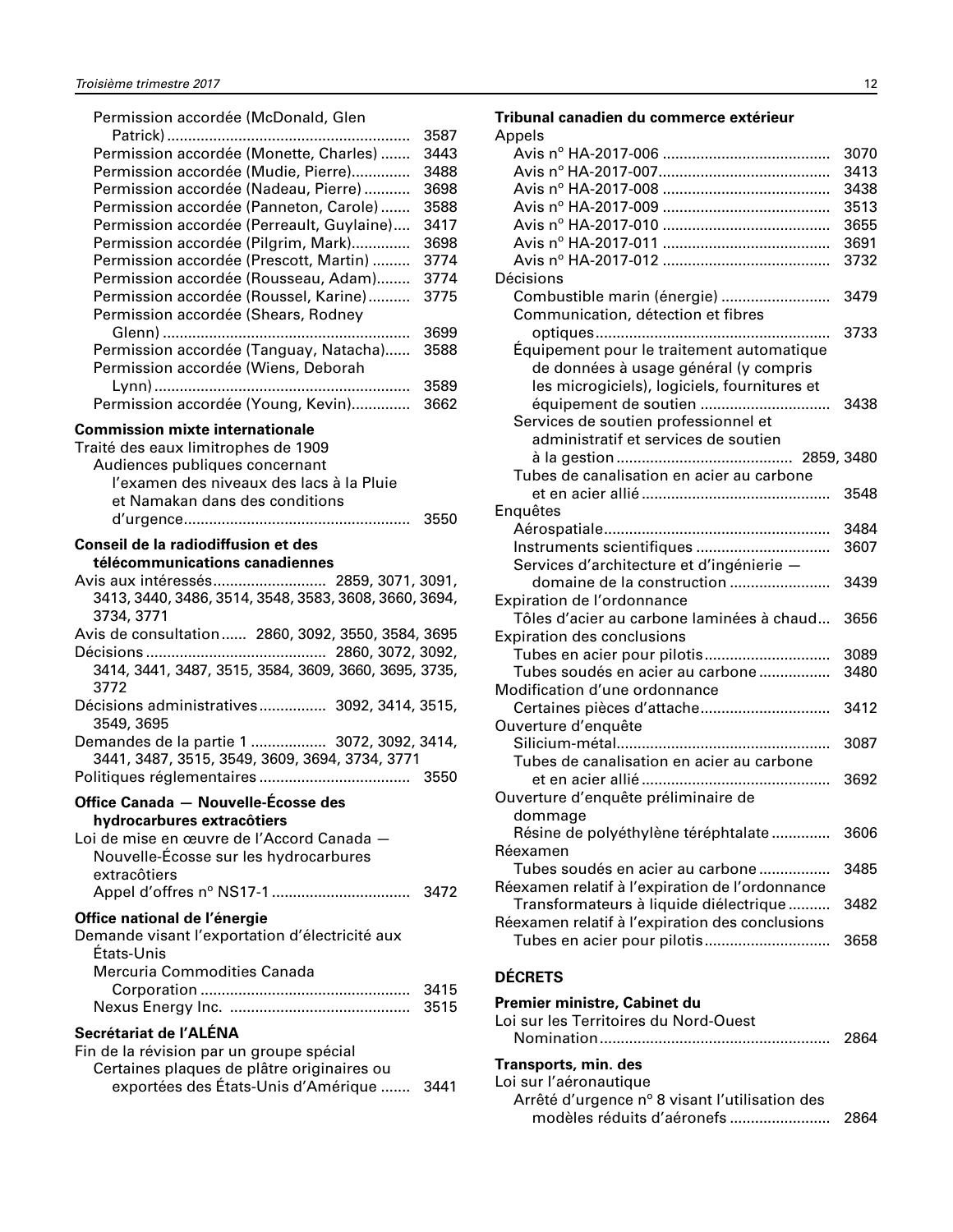### <span id="page-14-0"></span>**PARLEMENT**

#### **Chambre des communes**

Demandes introductives de projets de loi privés (Première session, quarante-deuxième législature)................................ 2855, 3067, 3085, 3406, 3434, 3471, 3508, 3547, 3581, 3604, 3652, 3689, 3731, 3767

### **Commissaire aux élections fédérales**

| Loi électorale du Canada |      |
|--------------------------|------|
|                          | 3406 |

#### **Directeur général des élections**

| Loi électorale du Canada                      |  |
|-----------------------------------------------|--|
| Établissement du nombre d'électeurs           |  |
| (Publié dans l'édition spéciale vol. 151,     |  |
| $n^{\circ}$ 6, le vendredi 22 septembre 2017) |  |
| Radiation d'associations de                   |  |
| circonscription enregistrées  3067, 3604      |  |
| Sénat                                         |  |
| Sanction royale                               |  |

|  | 2855 |
|--|------|

### **RÈGLEMENTS PROJETÉS**

| Affaires étrangères, du Commerce et du<br>Développement, min. des<br>Loi sur les licences d'exportation et<br>d'importation                                                                                                  |              |
|------------------------------------------------------------------------------------------------------------------------------------------------------------------------------------------------------------------------------|--------------|
| Décret modifiant la Liste des marchandises<br>d'importation contrôlée<br>Décret modifiant la Liste des marchandises                                                                                                          | 3261         |
| et technologies d'exportation contrôlée<br>Règlement modifiant le Règlement sur les                                                                                                                                          | 3252         |
| Règlement sur les autorisations                                                                                                                                                                                              | 3273<br>3235 |
| Règlement sur les licences d'exportation<br>(produits non stratégiques)                                                                                                                                                      | 3244         |
| Agence de la santé publique du Canada<br>Loi sur les agents pathogènes humains et les<br>toxines<br>Règlement modifiant les annexes 2 à 4<br>de la Loi sur les agents pathogènes                                             | 3448         |
| Citoyenneté et de l'Immigration, min. de la<br>Loi sur l'immigration et la protection des<br>réfugiés                                                                                                                        |              |
| Règlement modifiant le Règlement sur<br>l'immigration et la protection des<br>réfugiés [Programme de mobilité<br>Règlement modifiant le Règlement sur<br>l'immigration et la protection des<br>réfugiés [Programme des prêts | 3786         |

aux immigrants]........................................... 3779

| Finances, min. des<br>Loi sur le Tribunal canadien du commerce |
|----------------------------------------------------------------|
| extérieur                                                      |
| Règlement modifiant le Règlement sur                           |

| Règlement modifiant le Règlement sur                                              |      |
|-----------------------------------------------------------------------------------|------|
| les enquêtes du Tribunal canadien<br>du commerce extérieur sur les                |      |
|                                                                                   | 3222 |
| Tarif des douanes                                                                 |      |
| Décret modifiant l'annexe du Tarif des                                            |      |
| douanes (octroi du tarif Canada-Union                                             |      |
|                                                                                   | 3217 |
| Règlement définissant « pays de l'Union                                           |      |
| européenne ou autre bénéficiaire                                                  |      |
|                                                                                   | 3219 |
| Règlement modifiant le Règlement sur la                                           |      |
| diminution ou la suppression des droits                                           |      |
| de douane sur les navires                                                         | 3230 |
| Règlement sur la préférence                                                       |      |
|                                                                                   | 3215 |
| Règlement sur les règles d'origine (AÉCG)                                         | 3208 |
| Règlement sur les règles d'origine des                                            |      |
| marchandises occasionnelles (AÉCG)                                                | 3213 |
| Industrie, min. de l'                                                             |      |
| Loi sur Investissement Canada                                                     |      |
| Règlement modifiant le Règlement sur                                              |      |
| Investissement Canada                                                             | 3308 |
| Loi sur la protection des renseignements                                          |      |
| personnels et les documents électroniques                                         |      |
| Règlement concernant les atteintes aux                                            |      |
|                                                                                   | 3613 |
| Loi sur les brevets                                                               |      |
| Règlement de 2017 modifiant le Règlement<br>sur les médicaments brevetés (avis de |      |
|                                                                                   | 3316 |
| Règlement sur les certificats de protection                                       |      |
|                                                                                   | 3294 |
| Règles modifiant les Règles sur les brevets                                       | 3352 |
|                                                                                   |      |
| Pêches et des Océans, min. des                                                    |      |
| Loi sur les pêches                                                                |      |
| Règlement modifiant certains règlements<br>pris en vertu de la Loi sur les pêches | 3799 |
|                                                                                   |      |
| Santé, min. de la                                                                 |      |
| Loi sur les produits antiparasitaires                                             |      |
| Règlement modifiant le Règlement sur les                                          |      |
| produits antiparasitaires (protection des                                         |      |
|                                                                                   | 3280 |
| Service administratif des tribunaux judiciaires                                   |      |
| Loi sur la citoyenneté et Loi sur l'immigration                                   |      |
| et la protection des réfugiés                                                     |      |
| Règles modifiant les Règles des cours                                             |      |
| fédérales en matière de citoyenneté,                                              |      |
| d'immigration et de protection des                                                |      |
|                                                                                   | 3666 |